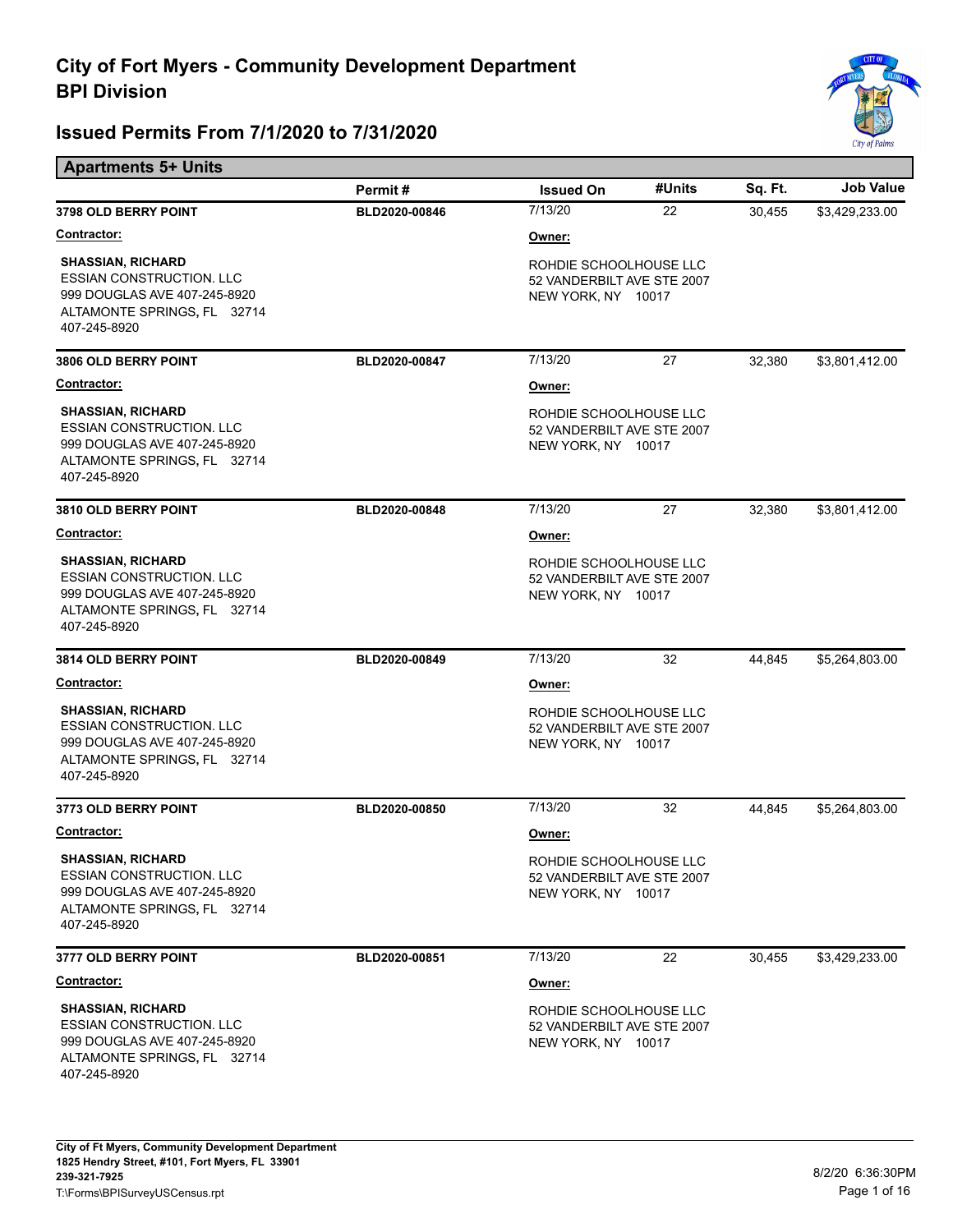

| <b>Apartments 5+ Units</b>                                                                                                                 |               |                                                                            |        |         |                  |  |
|--------------------------------------------------------------------------------------------------------------------------------------------|---------------|----------------------------------------------------------------------------|--------|---------|------------------|--|
|                                                                                                                                            | Permit#       | <b>Issued On</b>                                                           | #Units | Sq. Ft. | <b>Job Value</b> |  |
| 3781 OLD BERRY POINT                                                                                                                       | BLD2020-00852 | 7/13/20                                                                    | 32     | 44,845  | \$5,264,803.00   |  |
| <u>Contractor:</u>                                                                                                                         |               | Owner:                                                                     |        |         |                  |  |
| <b>SHASSIAN, RICHARD</b><br><b>ESSIAN CONSTRUCTION. LLC</b><br>999 DOUGLAS AVE 407-245-8920<br>ALTAMONTE SPRINGS, FL 32714<br>407-245-8920 |               | ROHDIE SCHOOLHOUSE LLC<br>52 VANDERBILT AVE STE 2007<br>NEW YORK, NY 10017 |        |         |                  |  |
| 3780 OLD BERRY POINT                                                                                                                       | BLD2020-00854 | 7/13/20                                                                    | 32     | 44,845  | \$5,264,803.00   |  |
| <b>Contractor:</b>                                                                                                                         |               | Owner:                                                                     |        |         |                  |  |
| <b>SHASSIAN, RICHARD</b><br><b>ESSIAN CONSTRUCTION. LLC</b><br>999 DOUGLAS AVE 407-245-8920<br>ALTAMONTE SPRINGS, FL 32714<br>407-245-8920 |               | ROHDIE SCHOOLHOUSE LLC<br>52 VANDERBILT AVE STE 2007<br>NEW YORK, NY 10017 |        |         |                  |  |
| 3815 OLD BERRY POINT                                                                                                                       | BLD2020-00855 | 7/13/20                                                                    | 22     | 30,455  | \$3,429,233.00   |  |
| <b>Contractor:</b>                                                                                                                         |               | Owner:                                                                     |        |         |                  |  |
| <b>SHASSIAN, RICHARD</b><br><b>ESSIAN CONSTRUCTION. LLC</b><br>999 DOUGLAS AVE 407-245-8920<br>ALTAMONTE SPRINGS, FL 32714<br>407-245-8920 |               | ROHDIE SCHOOLHOUSE LLC<br>52 VANDERBILT AVE STE 2007<br>NEW YORK, NY 10017 |        |         |                  |  |
| <b>3505 OLD CHURCH WAY</b>                                                                                                                 | BLD2020-00856 | 7/13/20                                                                    | 27     | 32,380  | \$3,801,412.00   |  |
| <b>Contractor:</b>                                                                                                                         |               | Owner:                                                                     |        |         |                  |  |
| <b>SHASSIAN, RICHARD</b><br><b>ESSIAN CONSTRUCTION. LLC</b><br>999 DOUGLAS AVE 407-245-8920<br>ALTAMONTE SPRINGS, FL 32714<br>407-245-8920 |               | ROHDIE SCHOOLHOUSE LLC<br>52 VANDERBILT AVE STE 2007<br>NEW YORK, NY 10017 |        |         |                  |  |
| <b>3504 OLD CHURCH WAY</b>                                                                                                                 | BLD2020-00857 | 7/13/20                                                                    | 27     | 32,380  | \$3,801,412.00   |  |
| <b>Contractor:</b>                                                                                                                         |               | Owner:                                                                     |        |         |                  |  |
| <b>SHASSIAN, RICHARD</b><br><b>ESSIAN CONSTRUCTION. LLC</b><br>999 DOUGLAS AVE 407-245-8920<br>ALTAMONTE SPRINGS, FL 32714<br>407-245-8920 |               | ROHDIE SCHOOLHOUSE LLC<br>52 VANDERBILT AVE STE 2007<br>NEW YORK, NY 10017 |        |         |                  |  |
| <b>3501 STAR LN</b>                                                                                                                        | BLD2020-00858 | 7/13/20                                                                    | 22     | 30,455  | \$3,429,233.00   |  |
| Contractor:                                                                                                                                |               | Owner:                                                                     |        |         |                  |  |
| <b>SHASSIAN, RICHARD</b><br><b>ESSIAN CONSTRUCTION. LLC</b><br>999 DOUGLAS AVE 407-245-8920<br>ALTAMONTE SPRINGS, FL 32714<br>407-245-8920 |               | ROHDIE SCHOOLHOUSE LLC<br>52 VANDERBILT AVE STE 2007<br>NEW YORK, NY 10017 |        |         |                  |  |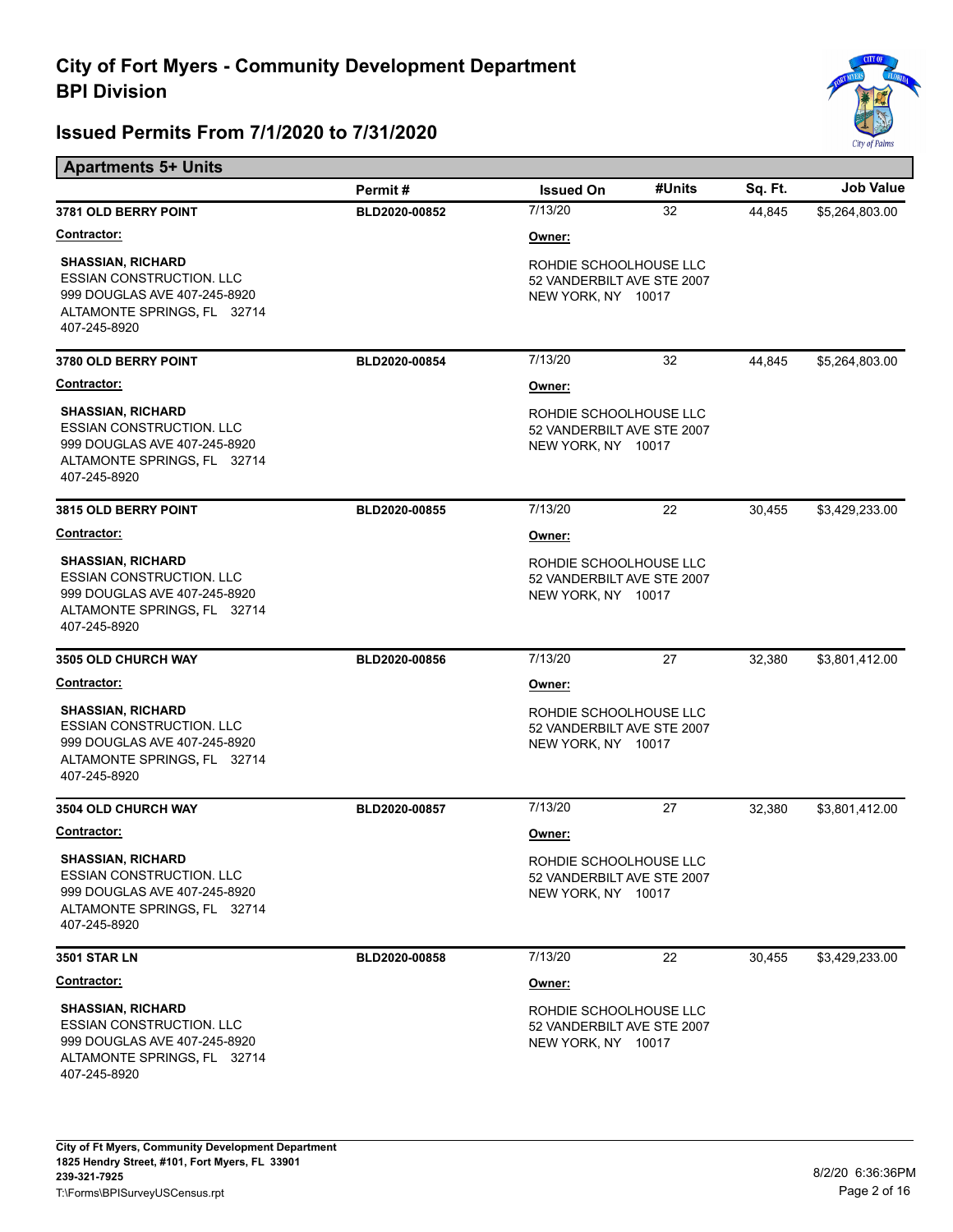

| <b>Apartments 5+ Units</b>                                                                                                              |               |                                                                                 |        |         |                  |
|-----------------------------------------------------------------------------------------------------------------------------------------|---------------|---------------------------------------------------------------------------------|--------|---------|------------------|
|                                                                                                                                         | Permit#       | <b>Issued On</b>                                                                | #Units | Sq. Ft. | <b>Job Value</b> |
| <b>3892 CALLE DE JARDIN</b>                                                                                                             | BLD2020-00078 | 7/23/20                                                                         | 24     | 25.938  | \$2,924,769.00   |
| Contractor:                                                                                                                             |               | Owner:                                                                          |        |         |                  |
| <b>CARR, RICHARD K</b><br><b>CARR BUILDERS LLC</b><br>660 S FEDERAL HWY STE 300 954-941-2525<br>POMPANO BEACH, FL 33062                 |               | <b>RHS URBAN LLC</b><br>11900 BISCAYNE BLVD STE 262<br>MIAMI, FL 33181          |        |         |                  |
| 954-941-2525                                                                                                                            |               | <b>HIBISCUS APARTMENTS, LPBDG</b><br>501 N MAGNOLIA AVENUE<br>ORLANDO, FL 32801 |        |         |                  |
| <b>3882 CALLE DE JARDIN</b>                                                                                                             | BLD2020-00073 | 7/27/20                                                                         | 24     | 27,015  | \$3,046,211.00   |
| Contractor:                                                                                                                             |               | Owner:                                                                          |        |         |                  |
| <b>CARR, RICHARD K</b><br><b>CARR BUILDERS LLC</b><br>660 S FEDERAL HWY STE 300 954-941-2525<br>POMPANO BEACH, FL 33062<br>954-941-2525 |               | <b>RHS URBAN LLC</b><br>11900 BISCAYNE BLVD SUITE 262<br>MIAMI, FL 33181        |        |         |                  |
| <b>3876 CALLE DE JARDIN</b>                                                                                                             | BLD2020-00074 | 7/27/20                                                                         | 24     | 27.015  | \$3,046,211.00   |
| Contractor:                                                                                                                             |               | Owner:                                                                          |        |         |                  |
| <b>CARR, RICHARD K</b><br><b>CARR BUILDERS LLC</b><br>660 S FEDERAL HWY STE 300 954-941-2525<br>POMPANO BEACH, FL 33062<br>954-941-2525 |               | <b>RHS URBAN LLC</b><br>11900 BISCAYNE BLVD STE 262<br>MIAMI, FL 33181          |        |         |                  |
| <b>3887 CALLE DE JARDIN</b>                                                                                                             | BLD2020-00077 | 7/27/20                                                                         | 24     | 27,015  | \$3,046,211.00   |
| Contractor:                                                                                                                             |               | Owner:                                                                          |        |         |                  |
| <b>CARR, RICHARD K</b><br><b>CARR BUILDERS LLC</b><br>660 S FEDERAL HWY STE 300 954-941-2525<br>POMPANO BEACH, FL 33062<br>954-941-2525 |               | <b>RHS URBAN LLC</b><br>11900 BISCAYNE BLVD STE 262<br>MIAMI, FL 33181          |        |         |                  |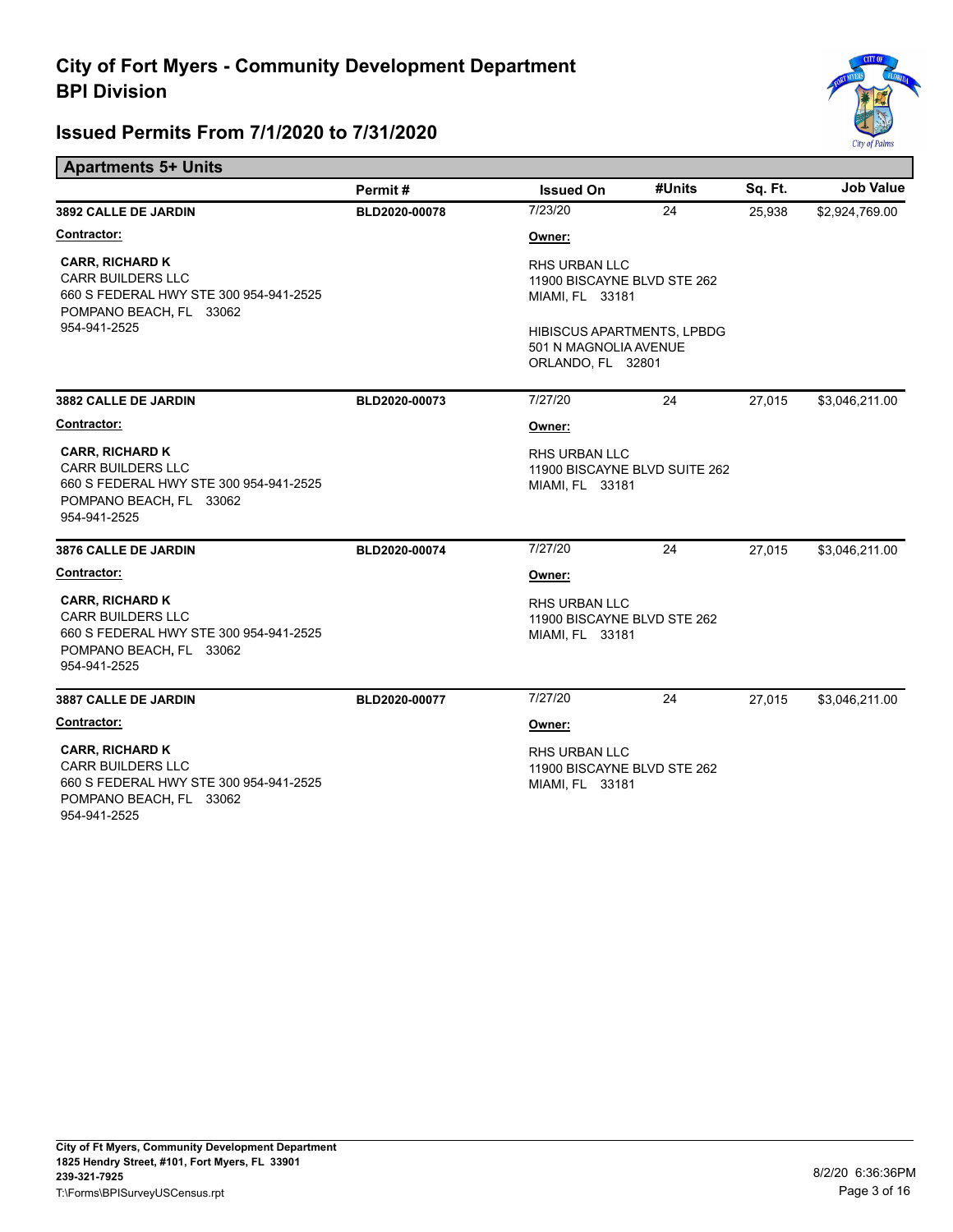# **City of Fort Myers - Community Development Department BPI Division**

## **Issued Permits From 7/1/2020 to 7/31/2020**

239-822-6104

Е



| <b>Duplex</b>                                                                                                          |               |                                                                             |        |         |                  |
|------------------------------------------------------------------------------------------------------------------------|---------------|-----------------------------------------------------------------------------|--------|---------|------------------|
|                                                                                                                        | Permit#       | <b>Issued On</b>                                                            | #Units | Sq. Ft. | <b>Job Value</b> |
|                                                                                                                        | BLD2020-01124 | 7/8/20                                                                      | 2      | 2,196   | \$268,922.00     |
| Contractor:                                                                                                            |               | Owner:                                                                      |        |         |                  |
| 2326 STELLA ST                                                                                                         | BLD2020-01419 | 7/14/20                                                                     | 2      | 2.430   | \$297,578.00     |
| Contractor:                                                                                                            |               | Owner:                                                                      |        |         |                  |
| <b>ANDREWS, TORRENCE</b><br>HARD HATS CONSTRUCTION LLC<br>10676 ESSEX SQUARE BLVD 239-822-6104<br>FORT MYERS, FL 33913 |               | 4 STAR CAPITAL GROUP LLC<br>12901 MCGREGOR BLVD #20<br>FORT MYERS, FL 33919 |        |         |                  |

 **1825 Hendry Street, #101, Fort Myers, FL 33901 City of Ft Myers, Community Development Department 239-321-7925** 8/2/20 6:36:36PM T:\Forms\BPISurveyUSCensus.rpt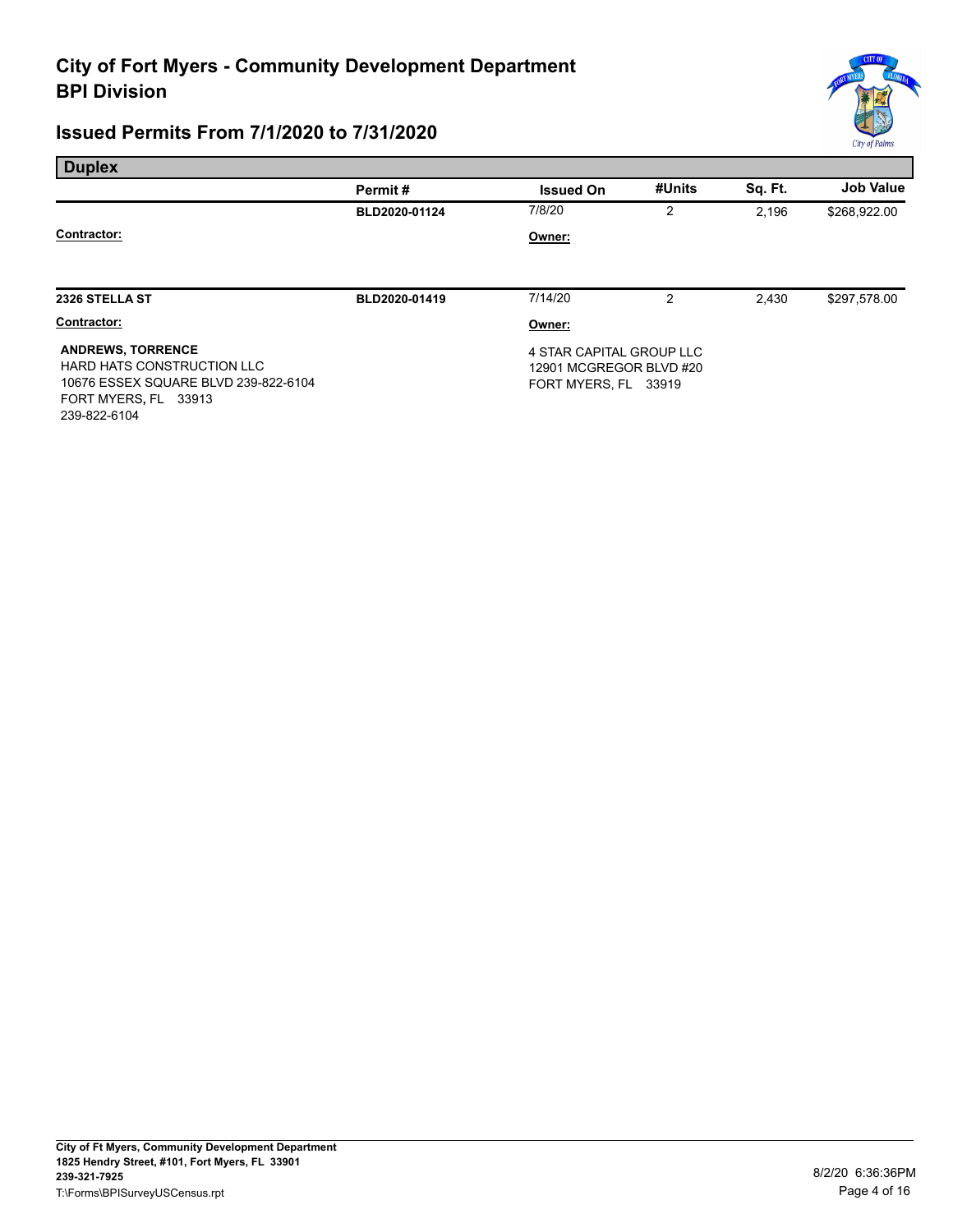

| <b>Single Family</b>                                                                                                                  |               |                                                                                      |                                                                             |         |                  |  |
|---------------------------------------------------------------------------------------------------------------------------------------|---------------|--------------------------------------------------------------------------------------|-----------------------------------------------------------------------------|---------|------------------|--|
|                                                                                                                                       | Permit#       | <b>Issued On</b>                                                                     | #Units                                                                      | Sq. Ft. | <b>Job Value</b> |  |
| 315 LOUISE AVE                                                                                                                        | BLD2020-01432 | 7/1/20                                                                               | $\mathbf{1}$                                                                | 2,800   | \$342,888.00     |  |
| <b>Contractor:</b>                                                                                                                    |               | Owner:                                                                               |                                                                             |         |                  |  |
| $\,$                                                                                                                                  |               |                                                                                      | PEREZ JESUS PEREZ<br>1532 VERONICA S SHOWMAKER BLVD<br>FORT MYERS, FL 33916 |         |                  |  |
| <b>12019 WESTMORELAND WAY</b>                                                                                                         | BLD2020-01545 | 7/1/20                                                                               | $\mathbf{1}$                                                                | 2,470   | \$302,476.00     |  |
| Contractor:                                                                                                                           |               | Owner:                                                                               |                                                                             |         |                  |  |
| <b>STEWART, JAMES KEITH</b><br><b>CENTEX HOMES</b><br>24311 WALDEN CENTER DR 239-495-4800<br>BONITA SPRINGS, FL 34134<br>239-495-4800 |               | <b>CENTEX HOMES</b><br>24311 WALDEN CENTER DR STE 300<br>BONITA SPRINGS, FL 34134    |                                                                             |         |                  |  |
| <b>11335 TIVERTON TRCE</b>                                                                                                            | BLD2020-01684 | 7/1/20                                                                               | $\mathbf{1}$                                                                | 2,637   | \$322,927.00     |  |
| <b>Contractor:</b>                                                                                                                    |               | Owner:                                                                               |                                                                             |         |                  |  |
| <b>STEWART, JAMES KEITH</b><br><b>CENTEX HOMES</b><br>24311 WALDEN CENTER DR 239-495-4800<br>BONITA SPRINGS, FL 34134<br>239-495-4800 |               | <b>CENTEX HOMES</b><br>24311 WALDEN CENTER DR STE 300<br>BONITA SPRINGS, FL 34134    |                                                                             |         |                  |  |
| <b>11872 CLIFTON TER</b>                                                                                                              | BLD2020-01685 | 7/1/20                                                                               | $\mathbf{1}$                                                                | 2,879   | \$352,562.00     |  |
| <b>Contractor:</b>                                                                                                                    |               | Owner:                                                                               |                                                                             |         |                  |  |
| <b>STEWART, JAMES KEITH</b><br><b>CENTEX HOMES</b><br>24311 WALDEN CENTER DR 239-495-4800<br>BONITA SPRINGS, FL 34134<br>239-495-4800 |               | <b>CENTEX HOMES</b><br>24311 WALDEN CENTER DR STE 300<br>BONITA SPRINGS, FL 34134    |                                                                             |         |                  |  |
| 3930 SPOTTED EAGLE WAY                                                                                                                | BLD2020-01686 | 7/1/20                                                                               | $\mathbf{1}$                                                                | 2,153   | \$263,656.00     |  |
| Contractor:                                                                                                                           |               | Owner:                                                                               |                                                                             |         |                  |  |
| <b>STEWART, JAMES KEITH</b><br><b>CENTEX HOMES</b><br>24311 WALDEN CENTER DR 239-495-4800<br>BONITA SPRINGS, FL 34134<br>239-495-4800 |               | PULTE HOME COMPANY LLC<br>24311 WALDEN CENTER DR STE 300<br>BONITA SPRINGS, FL 34134 |                                                                             |         |                  |  |
| <b>10828 MAITLAND WAY</b>                                                                                                             | BLD2020-01795 | 7/1/20                                                                               | 1                                                                           | 3,080   | \$298,557.00     |  |
| <b>Contractor:</b>                                                                                                                    |               | Owner:                                                                               |                                                                             |         |                  |  |
| <b>STEWART, JAMES KEITH</b><br><b>CENTEX HOMES</b><br>24311 WALDEN CENTER DR 239-495-4800<br>BONITA SPRINGS, FL 34134<br>239-495-4800 |               | <b>CENTEX HOMES</b><br>24311 WALDEN CENTER DR STE 300<br>BONITA SPRINGS, FL 34134    |                                                                             |         |                  |  |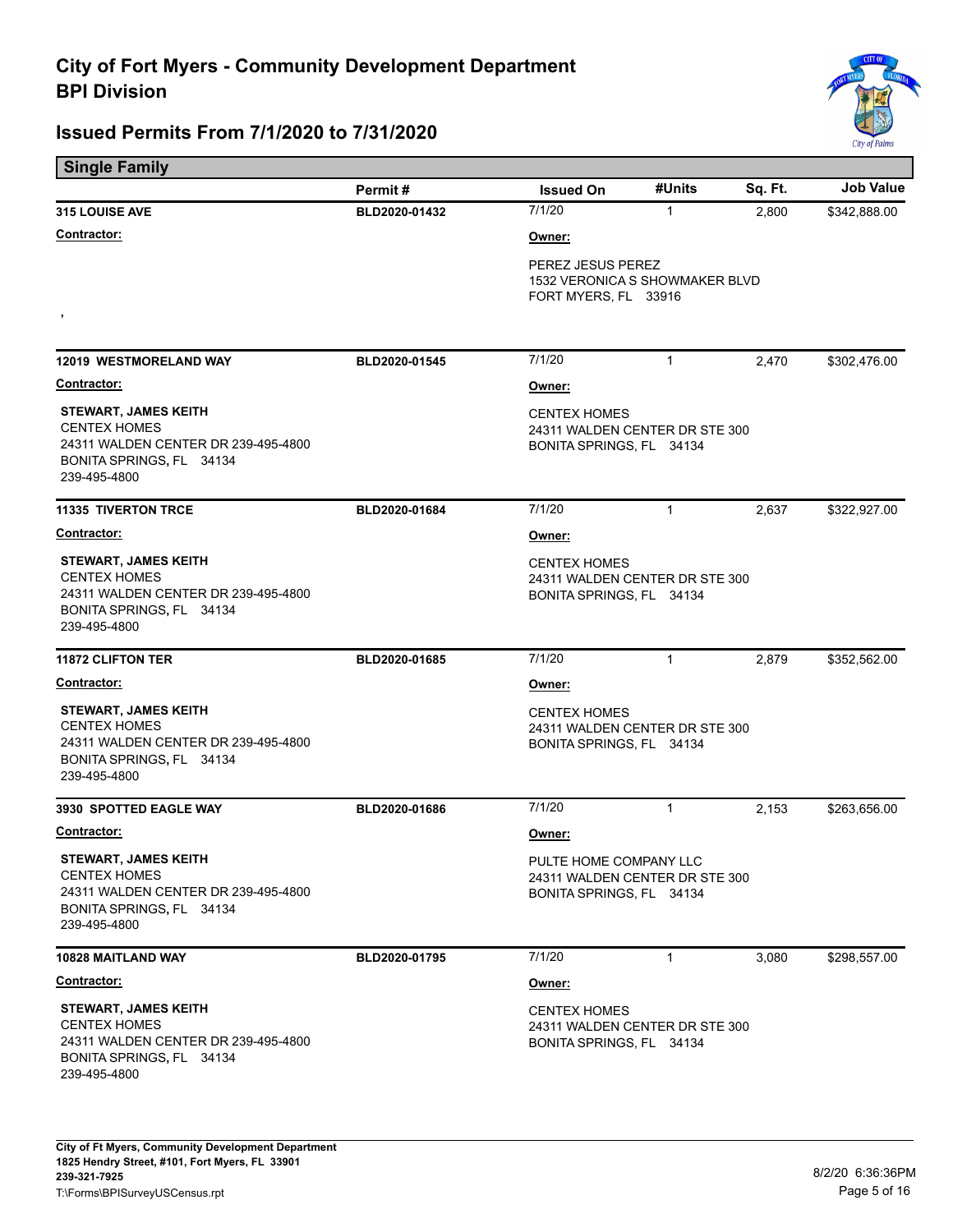

| <b>Single Family</b>                                                                                                                            |               |                                                                                                  |              |         |                  |  |
|-------------------------------------------------------------------------------------------------------------------------------------------------|---------------|--------------------------------------------------------------------------------------------------|--------------|---------|------------------|--|
|                                                                                                                                                 | Permit#       | <b>Issued On</b>                                                                                 | #Units       | Sq. Ft. | <b>Job Value</b> |  |
| <b>11310 TIVERTON TRCE</b>                                                                                                                      | BLD2020-01796 | 7/1/20                                                                                           | 1            | 2,959   | \$362,359.00     |  |
| <u>Contractor:</u>                                                                                                                              |               | <u>Owner:</u>                                                                                    |              |         |                  |  |
| <b>STEWART, JAMES KEITH</b><br><b>CENTEX HOMES</b><br>24311 WALDEN CENTER DR 239-495-4800<br>BONITA SPRINGS, FL 34134<br>239-495-4800           |               | <b>CENTEX HOMES</b><br>24311 WALDEN CENTER DR STE 300<br>BONITA SPRINGS, FL 34134                |              |         |                  |  |
| <b>3934 SPOTTED EAGLE WAY</b>                                                                                                                   | BLD2020-01797 | 7/1/20                                                                                           | 1            | 2,574   | \$323,049.00     |  |
| <b>Contractor:</b>                                                                                                                              |               | Owner:                                                                                           |              |         |                  |  |
| <b>STEWART, JAMES KEITH</b><br><b>CENTEX HOMES</b><br>24311 WALDEN CENTER DR 239-495-4800<br>BONITA SPRINGS, FL 34134<br>239-495-4800           |               | PULTE HOME COMPANY LLC<br>24311 WALDEN CENTER DR STE 300<br>BONITA SPRINGS, FL 34134             |              |         |                  |  |
| <b>11908 HICKORY ESTATE CIR</b>                                                                                                                 | BLD2020-01619 | 7/9/20                                                                                           | 1            | 3,296   | \$403,628.00     |  |
| Contractor:                                                                                                                                     |               | Owner:                                                                                           |              |         |                  |  |
| <b>MCMURRAY, DARIN LEE</b><br><b>LENNAR HOMES LLC</b><br>10481 BEN C PRATT/SIX MILE CYP<br>239-278-1177<br>FORT MYERS, FL 33966                 |               | <b>WCI COMMUNITIES LLC</b><br>10481 6 MILE CYPRESS PKWY<br>FORT MYERS, FL 33966                  |              |         |                  |  |
| 239-278-1177<br>11955 ARBOR TRACE DR                                                                                                            | BLD2020-01622 | 7/9/20                                                                                           | $\mathbf{1}$ | 2,924   | \$358,073.00     |  |
| Contractor:                                                                                                                                     |               |                                                                                                  |              |         |                  |  |
| <b>MCMURRAY, DARIN LEE</b><br><b>LENNAR HOMES LLC</b><br>10481 BEN C PRATT/SIX MILE CYP<br>239-278-1177<br>FORT MYERS, FL 33966<br>239-278-1177 |               | <u>Owner:</u><br><b>WCI COMMUNITIES LLC</b><br>10481 6 MILE CYPRESS PKWY<br>FORT MYERS, FL 33966 |              |         |                  |  |
| <b>11964 ARBOR TRACE DR</b>                                                                                                                     | BLD2020-01623 | 7/9/20                                                                                           | $\mathbf{1}$ | 2,924   | \$358,073.00     |  |
| <b>Contractor:</b>                                                                                                                              |               | <u>Owner:</u>                                                                                    |              |         |                  |  |
| <b>MCMURRAY, DARIN LEE</b><br>LENNAR HOMES LLC<br>10481 BEN C PRATT/SIX MILE CYP<br>239-278-1177<br>FORT MYERS, FL 33966<br>239-278-1177        |               | WCI COMMUNITIES LLC<br>10481 6 MILE CYPRESS PKWY<br>FORT MYERS, FL 33966                         |              |         |                  |  |
| 11960 ARBOR TRACE DR                                                                                                                            | BLD2020-01624 | 7/9/20                                                                                           | 1            | 2,629   | \$321,947.00     |  |
| <u>Contractor:</u>                                                                                                                              |               |                                                                                                  |              |         |                  |  |
| <b>MCMURRAY, DARIN LEE</b><br>LENNAR HOMES LLC<br>10481 BEN C PRATT/SIX MILE CYP<br>239-278-1177<br>FORT MYERS, FL 33966<br>239-278-1177        |               | <u>Owner:</u><br><b>WCI COMMUNITIES LLC</b><br>10481 6 MILE CYPRESS PKWY<br>FORT MYERS, FL 33966 |              |         |                  |  |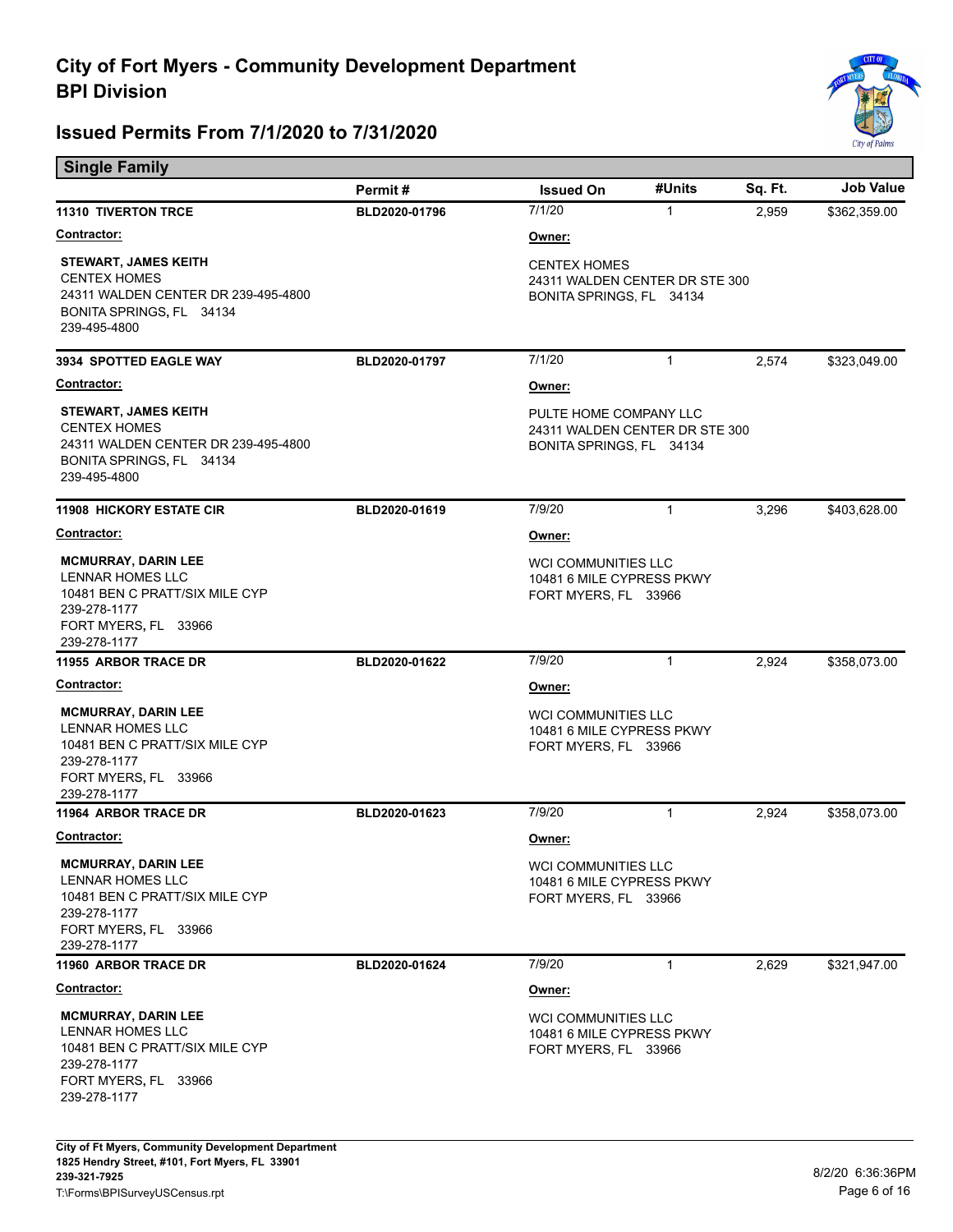

| <b>Single Family</b>                                                                                                                            |               |                                                                                                 |              |         |                  |  |
|-------------------------------------------------------------------------------------------------------------------------------------------------|---------------|-------------------------------------------------------------------------------------------------|--------------|---------|------------------|--|
|                                                                                                                                                 | Permit#       | <b>Issued On</b>                                                                                | #Units       | Sq. Ft. | <b>Job Value</b> |  |
| <b>11956 ARBOR TRACE DR</b>                                                                                                                     | BLD2020-01625 | 7/9/20                                                                                          | $\mathbf{1}$ | 2,924   | \$358,073.00     |  |
| <b>Contractor:</b>                                                                                                                              |               | Owner:                                                                                          |              |         |                  |  |
| <b>MCMURRAY, DARIN LEE</b><br><b>LENNAR HOMES LLC</b><br>10481 BEN C PRATT/SIX MILE CYP<br>239-278-1177<br>FORT MYERS, FL 33966<br>239-278-1177 |               | <b>WCI COMMUNITIES LLC</b><br>10481 6 MILE CYPRESS PKWY<br>FORT MYERS, FL 33966                 |              |         |                  |  |
| <b>4265 BLUEGRASS DR</b>                                                                                                                        | BLD2020-01637 | 7/9/20                                                                                          | $\mathbf{1}$ | 2,629   | \$321,947.00     |  |
| <b>Contractor:</b>                                                                                                                              |               | Owner:                                                                                          |              |         |                  |  |
| <b>MCMURRAY, DARIN LEE</b><br><b>LENNAR HOMES LLC</b><br>10481 BEN C PRATT/SIX MILE CYP<br>239-278-1177<br>FORT MYERS, FL 33966<br>239-278-1177 |               | CALATLANTIC GROUP INC<br>10481 BEN C PRATT SIX MILE CYPRESS PKWY<br>FORT MYERS, FL 33966        |              |         |                  |  |
| 4410 LEMONGRASS DR                                                                                                                              | BLD2020-01728 | 7/9/20                                                                                          | $\mathbf{1}$ | 3,240   | \$396,770.00     |  |
| <b>Contractor:</b>                                                                                                                              |               | Owner:                                                                                          |              |         |                  |  |
| <b>MCMURRAY, DARIN LEE</b><br>LENNAR HOMES LLC<br>10481 BEN C PRATT/SIX MILE CYP<br>239-278-1177<br>FORT MYERS, FL 33966<br>239-278-1177        |               | <b>CALATLANTIC GROUP INC</b><br>10481 BEN C PRATT SIX MILE CYPRESS PKWY<br>FORT MYERS, FL 33966 |              |         |                  |  |
| <b>4393 LEMONGRASS DR</b>                                                                                                                       | BLD2020-01731 | 7/9/20                                                                                          | $\mathbf{1}$ | 3,240   | \$396,770.00     |  |
| <u>Contractor:</u>                                                                                                                              |               | Owner:                                                                                          |              |         |                  |  |
| <b>MCMURRAY, DARIN LEE</b><br>LENNAR HOMES LLC<br>10481 BEN C PRATT/SIX MILE CYP<br>239-278-1177<br>FORT MYERS, FL 33966<br>239-278-1177        |               | CALATLANTIC GROUP INC<br>10481 BEN C PRATT SIX MILE CYPRESS PKWY<br>FORT MYERS, FL 33966        |              |         |                  |  |
| <b>4416 LEMONGRASS DR</b>                                                                                                                       | BLD2020-01734 | 7/9/20                                                                                          | $\mathbf{1}$ | 3,240   | \$396,770.00     |  |
| <b>Contractor:</b>                                                                                                                              |               | Owner:                                                                                          |              |         |                  |  |
| <b>MCMURRAY, DARIN LEE</b><br>LENNAR HOMES LLC<br>10481 BEN C PRATT/SIX MILE CYP<br>239-278-1177<br>FORT MYERS, FL 33966<br>239-278-1177        |               | CALATLANTIC GROUP INC<br>10481 BEN C PRATT SIX MILE CYPRESS PKWY<br>FORT MYERS, FL 33966        |              |         |                  |  |
| <b>11895 HICKORY ESTATE CIR</b>                                                                                                                 | BLD2020-01752 | 7/9/20                                                                                          | $\mathbf{1}$ | 3,296   | \$403,628.00     |  |
| <u>Contractor:</u>                                                                                                                              |               | Owner:                                                                                          |              |         |                  |  |
| <b>MCMURRAY, DARIN LEE</b><br>LENNAR HOMES LLC<br>10481 BEN C PRATT/SIX MILE CYP<br>239-278-1177<br>FORT MYERS, FL 33966<br>239-278-1177        |               | <b>WCI COMMUNITIES LLC</b><br>10481 6 MILE CYPRESS PKWY<br>FORT MYERS, FL 33966                 |              |         |                  |  |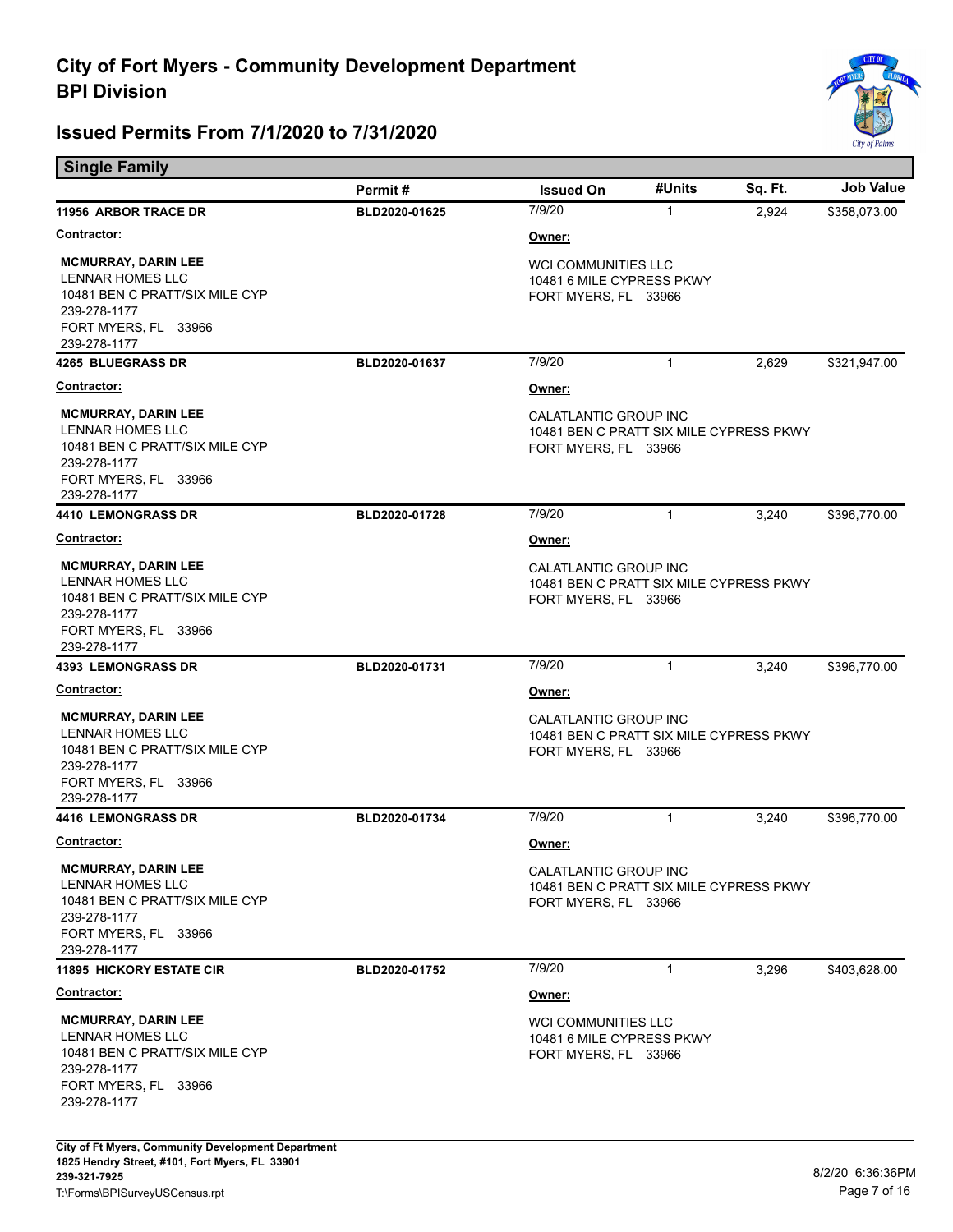

| <b>Single Family</b>                                                                                                                                |               |                                                                                          |              |         |                  |  |
|-----------------------------------------------------------------------------------------------------------------------------------------------------|---------------|------------------------------------------------------------------------------------------|--------------|---------|------------------|--|
|                                                                                                                                                     | Permit#       | <b>Issued On</b>                                                                         | #Units       | Sq. Ft. | <b>Job Value</b> |  |
| 10038 WINDY POINTE CT                                                                                                                               | BLD2020-01249 | 7/10/20                                                                                  | $\mathbf{1}$ | 2,936   | \$359,543.00     |  |
| <b>Contractor:</b>                                                                                                                                  |               | Owner:                                                                                   |              |         |                  |  |
| <b>SMITH, GLEN HENDRIX</b><br><b>G.L. BUILDING CORPORATION</b><br>1600 SAWGRASS CORPORATE PKWY<br>239-208-8326<br>SUNRISE, FL 33323<br>239-208-8326 |               | LEE COUNTY HOMES<br>STE 400 1600 SAWGRASS CORPORATE PKWY<br><b>SUNRISE, FL 33323</b>     |              |         |                  |  |
| <b>10075 WINDY POINTE CT</b>                                                                                                                        | BLD2020-01572 | 7/10/20                                                                                  | $\mathbf{1}$ | 2,936   | \$359,543.00     |  |
| Contractor:                                                                                                                                         |               | Owner:                                                                                   |              |         |                  |  |
| <b>SMITH, GLEN HENDRIX</b><br><b>G.L. BUILDING CORPORATION</b><br>1600 SAWGRASS CORPORATE PKWY<br>239-208-8326<br>SUNRISE, FL 33323<br>239-208-8326 |               | LEE COUNTY HOMES<br>STE 400 1600 SAWGRASS CORPORATE PKWY<br><b>SUNRISE, FL 33323</b>     |              |         |                  |  |
| 3922 SPOTTED EAGLE WAY                                                                                                                              | BLD2020-01799 | 7/10/20                                                                                  | $\mathbf{1}$ | 2,575   | \$315,335.00     |  |
| Contractor:                                                                                                                                         |               | Owner:                                                                                   |              |         |                  |  |
| <b>STEWART, JAMES KEITH</b><br><b>CENTEX HOMES</b><br>24311 WALDEN CENTER DR 239-495-4800<br>BONITA SPRINGS, FL 34134<br>239-495-4800               |               | PULTE HOME COMPANY LLC<br>24311 WALDEN CENTER DR STE 300<br>BONITA SPRINGS, FL 34134     |              |         |                  |  |
| 3999 SPOTTED EAGLE WAY                                                                                                                              | BLD2020-01901 | 7/10/20                                                                                  | 1            | 5,267   | \$664,997.00     |  |
| Contractor:                                                                                                                                         |               | Owner:                                                                                   |              |         |                  |  |
| <b>STEWART, JAMES KEITH</b><br><b>CENTEX HOMES</b><br>24311 WALDEN CENTER DR 239-495-4800<br>BONITA SPRINGS, FL 34134<br>239-495-4800               |               | PULTE HOME COMPANY LLC<br>24311 WALDEN CENTER DR STE 300<br>BONITA SPRINGS, FL 34134     |              |         |                  |  |
| <b>11857 CLIFTON TER</b>                                                                                                                            | BLD2020-01900 | 7/14/20                                                                                  | $\mathbf{1}$ | 2,888   | \$353,664.00     |  |
| Contractor:                                                                                                                                         |               | Owner:                                                                                   |              |         |                  |  |
| <b>STEWART, JAMES KEITH</b><br><b>CENTEX HOMES</b><br>24311 WALDEN CENTER DR 239-495-4800<br>BONITA SPRINGS, FL 34134<br>239-495-4800               |               | <b>CENTEX HOMES</b><br>24311 WALDEN CENTER DR STE 300<br>BONITA SPRINGS, FL 34134        |              |         |                  |  |
| <b>4380 LEMONGRASS DR</b>                                                                                                                           | BLD2020-01940 | 7/14/20                                                                                  | $\mathbf{1}$ | 2,629   | \$321,947.00     |  |
| <b>Contractor:</b>                                                                                                                                  |               | Owner:                                                                                   |              |         |                  |  |
| <b>MCMURRAY, DARIN LEE</b><br>LENNAR HOMES LLC<br>10481 BEN C PRATT/SIX MILE CYP<br>239-278-1177<br>FORT MYERS, FL 33966<br>239-278-1177            |               | CALATLANTIC GROUP INC<br>10481 BEN C PRATT SIX MILE CYPRESS PKWY<br>FORT MYERS, FL 33966 |              |         |                  |  |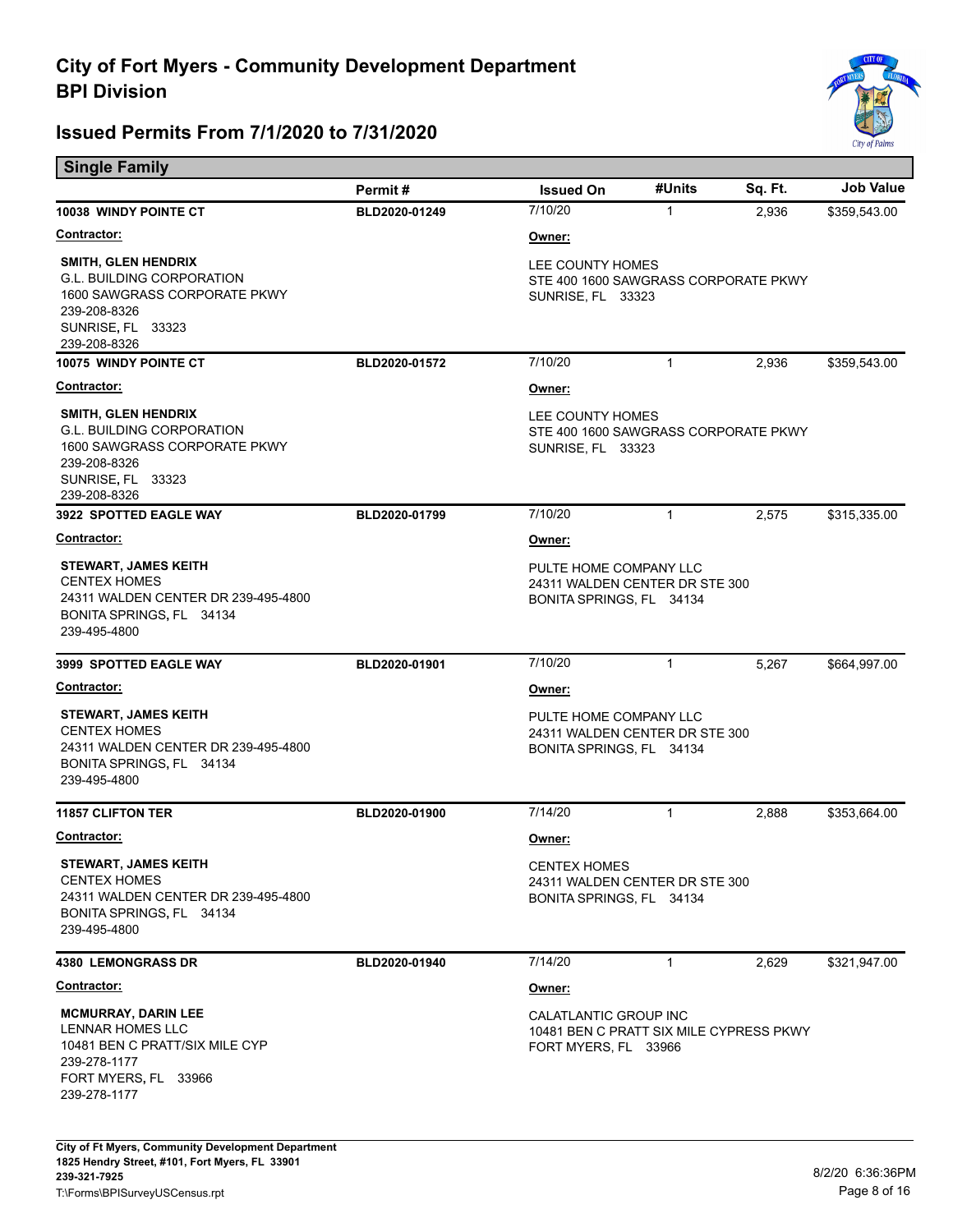

| <b>Single Family</b>                                                                                                                     |               |                                                                                           |              |         |                  |  |
|------------------------------------------------------------------------------------------------------------------------------------------|---------------|-------------------------------------------------------------------------------------------|--------------|---------|------------------|--|
|                                                                                                                                          | Permit#       | <b>Issued On</b>                                                                          | #Units       | Sq. Ft. | <b>Job Value</b> |  |
| <b>4113 SPOTTED EAGLE WAY</b>                                                                                                            | BLD2020-01942 | 7/14/20                                                                                   | $\mathbf{1}$ | 2,655   | \$325,131.00     |  |
| <b>Contractor:</b>                                                                                                                       |               | Owner:                                                                                    |              |         |                  |  |
| <b>STEWART, JAMES KEITH</b><br><b>CENTEX HOMES</b><br>24311 WALDEN CENTER DR 239-495-4800<br>BONITA SPRINGS, FL 34134<br>239-495-4800    |               | PULTE HOME COMPANY LLC<br>24311 WALDEN CENTER DR STE 300<br>BONITA SPRINGS, FL 34134      |              |         |                  |  |
| 4101 SPOTTED EAGLE WAY                                                                                                                   | BLD2020-01897 | 7/20/20                                                                                   | $\mathbf{1}$ | 3,258   | \$398,975.00     |  |
| Contractor:                                                                                                                              |               | Owner:                                                                                    |              |         |                  |  |
| <b>STEWART, JAMES KEITH</b><br><b>CENTEX HOMES</b><br>24311 WALDEN CENTER DR 239-495-4800<br>BONITA SPRINGS, FL 34134<br>239-495-4800    |               | PULTE HOME COMPANY LLC<br>24311 WALDEN CENTER DR STE 300<br>BONITA SPRINGS, FL 34134      |              |         |                  |  |
| <b>3084 ROYAL GARDENS AVE</b>                                                                                                            | BLD2020-02040 | 7/21/20                                                                                   | $\mathbf{1}$ | 3,138   | \$384,279.00     |  |
| <b>Contractor:</b>                                                                                                                       |               | Owner:                                                                                    |              |         |                  |  |
| <b>ROBBINS, JUSTIN ANDREW</b><br>D.R. HORTON INC.<br>10541 BEN C. PRATT/SIX MILE 239-225-2658<br>FORT MYERS, FL 33966<br>239-225-2658    |               | D R HORTON INC<br>10541 BEN C PRATT SIX MILE CYPRESS PKWY STE 100<br>FORT MYERS, FL 33966 |              |         |                  |  |
| 3017 BIRCHIN LN                                                                                                                          | BLD2020-02045 | 7/23/20                                                                                   | $\mathbf{1}$ | 3,138   | \$384,279.00     |  |
| <b>Contractor:</b>                                                                                                                       |               | Owner:                                                                                    |              |         |                  |  |
| <b>ROBBINS, JUSTIN ANDREW</b><br>D.R. HORTON INC.<br>10541 BEN C. PRATT/SIX MILE 239-225-2658<br>FORT MYERS, FL 33966<br>239-225-2658    |               | D R HORTON INC<br>10541 BEN C PRATT SIX MILE CYPRESS PKWY STE 100<br>FORT MYERS, FL 33966 |              |         |                  |  |
| 3018 BIRCHIN LN                                                                                                                          | BLD2020-02056 | 7/23/20                                                                                   | $\mathbf{1}$ | 2,362   | \$289,251.00     |  |
| <b>Contractor:</b>                                                                                                                       |               | Owner:                                                                                    |              |         |                  |  |
| <b>ROBBINS, JUSTIN ANDREW</b><br>D.R. HORTON INC.<br>10541 BEN C. PRATT/SIX MILE 239-225-2658<br>FORT MYERS, FL 33966<br>239-225-2658    |               | D R HORTON INC<br>10541 BEN C PRATT SIX MILE CYPRESS PKWY STE 100<br>FORT MYERS, FL 33966 |              |         |                  |  |
| 3306 HIGHLAND AVE                                                                                                                        | BLD2020-02136 | 7/27/20                                                                                   | 1            | 240     | \$29,390.00      |  |
| <b>Contractor:</b>                                                                                                                       |               | Owner:                                                                                    |              |         |                  |  |
| <b>RICHARDSON, SHAYNE</b><br>RICHARDSON CONSTRUCTION AND DEVEL<br>3903 DR MLK JR BLVD 239-633-5045<br>FT MYERS, FL 33916<br>239-633-5045 |               | PAUL ALEX & TIERA<br>3370 HIGHLAND AVE<br>FORT MYERS, FL 33916                            |              |         |                  |  |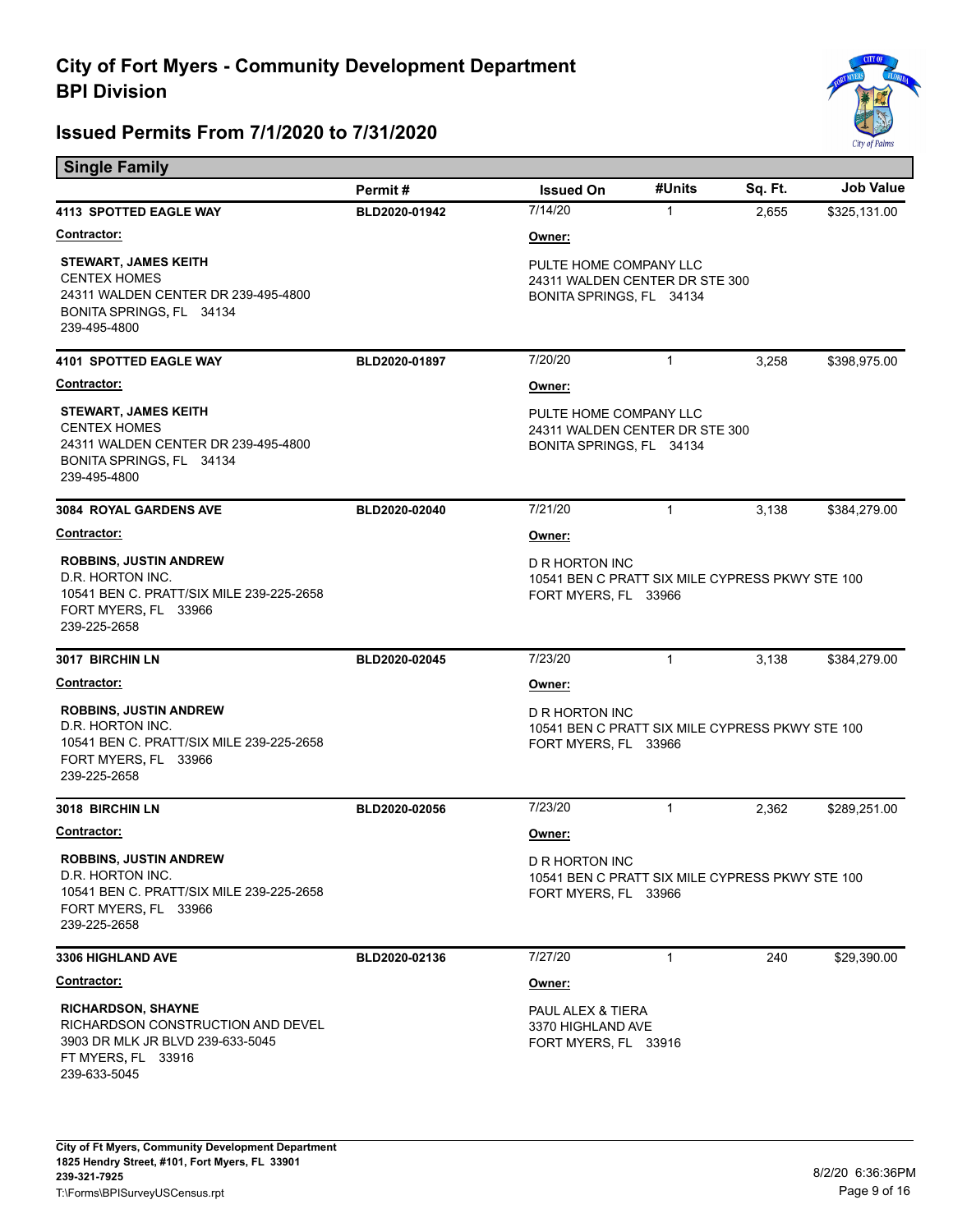

| <b>Single Family</b>                                                                                                                            |               |                                                                                           |              |         |                  |  |
|-------------------------------------------------------------------------------------------------------------------------------------------------|---------------|-------------------------------------------------------------------------------------------|--------------|---------|------------------|--|
|                                                                                                                                                 | Permit#       | <b>Issued On</b>                                                                          | #Units       | Sq. Ft. | <b>Job Value</b> |  |
| <b>4029 SPOTTED EAGLE WAY</b>                                                                                                                   | BLD2020-01943 | 7/28/20                                                                                   | $\mathbf{1}$ | 3,609   | \$441,958.00     |  |
| <b>Contractor:</b>                                                                                                                              |               | Owner:                                                                                    |              |         |                  |  |
| <b>STEWART, JAMES KEITH</b><br><b>CENTEX HOMES</b><br>24311 WALDEN CENTER DR 239-495-4800<br>BONITA SPRINGS, FL 34134<br>239-495-4800           |               | PULTE HOME COMPANY LLC<br>24311 WALDEN CENTER DR STE 300<br>BONITA SPRINGS, FL 34134      |              |         |                  |  |
| 3013 BIRCHIN LN                                                                                                                                 | BLD2020-02060 | 7/28/20                                                                                   | $\mathbf{1}$ | 2,738   | \$335,295.00     |  |
| <b>Contractor:</b>                                                                                                                              |               | Owner:                                                                                    |              |         |                  |  |
| <b>ROBBINS, JUSTIN ANDREW</b><br>D.R. HORTON INC.<br>10541 BEN C. PRATT/SIX MILE 239-225-2658<br>FORT MYERS, FL 33966<br>239-225-2658           |               | D R HORTON INC<br>10541 BEN C PRATT SIX MILE CYPRESS PKWY STE 100<br>FORT MYERS, FL 33966 |              |         |                  |  |
| <b>11403 TIVERTON TRCE</b>                                                                                                                      | BLD2020-02077 | 7/28/20                                                                                   | $\mathbf{1}$ | 2,859   | \$350,113.00     |  |
| Contractor:                                                                                                                                     |               | Owner:                                                                                    |              |         |                  |  |
| <b>STEWART, JAMES KEITH</b><br><b>CENTEX HOMES</b><br>24311 WALDEN CENTER DR 239-495-4800<br>BONITA SPRINGS, FL 34134<br>239-495-4800           |               | <b>CENTEX HOMES</b><br>24311 WALDEN CENTER DR STE 300<br>BONITA SPRINGS, FL 34134         |              |         |                  |  |
| <b>3942 SPOTTED EAGLE WAY</b>                                                                                                                   | BLD2020-02079 | 7/28/20                                                                                   | $\mathbf{1}$ | 3,076   | \$376,687.00     |  |
| <b>Contractor:</b>                                                                                                                              |               | Owner:                                                                                    |              |         |                  |  |
| <b>STEWART, JAMES KEITH</b><br><b>CENTEX HOMES</b><br>24311 WALDEN CENTER DR 239-495-4800<br>BONITA SPRINGS, FL 34134<br>239-495-4800           |               | <b>CENTEX HOMES</b><br>5801 PELICAN BAY BLVD, STE 600<br>NAPLES, FL 34108                 |              |         |                  |  |
| 3986 SPOTTED EAGLE WAY                                                                                                                          | BLD2020-02080 | 7/28/20                                                                                   | $\mathbf{1}$ | 5,108   | \$625,526.00     |  |
| Contractor:                                                                                                                                     |               | Owner:                                                                                    |              |         |                  |  |
| <b>STEWART, JAMES KEITH</b><br><b>CENTEX HOMES</b><br>24311 WALDEN CENTER DR 239-495-4800<br>BONITA SPRINGS, FL 34134<br>239-495-4800           |               | PULTE HOME COMPANY LLC<br>24311 WALDEN CENTER DR STE 300<br>BONITA SPRINGS, FL 34134      |              |         |                  |  |
| <b>11888 HICKORY ESTATE CIR</b>                                                                                                                 | BLD2020-01613 | 7/29/20                                                                                   | 1            | 3,296   | \$403,628.00     |  |
| <u>Contractor:</u>                                                                                                                              |               | Owner:                                                                                    |              |         |                  |  |
| <b>MCMURRAY, DARIN LEE</b><br><b>LENNAR HOMES LLC</b><br>10481 BEN C PRATT/SIX MILE CYP<br>239-278-1177<br>FORT MYERS, FL 33966<br>239-278-1177 |               | <b>WCI COMMUNITIES LLC</b><br>10481 6 MILE CYPRESS PKWY<br>FORT MYERS, FL 33966           |              |         |                  |  |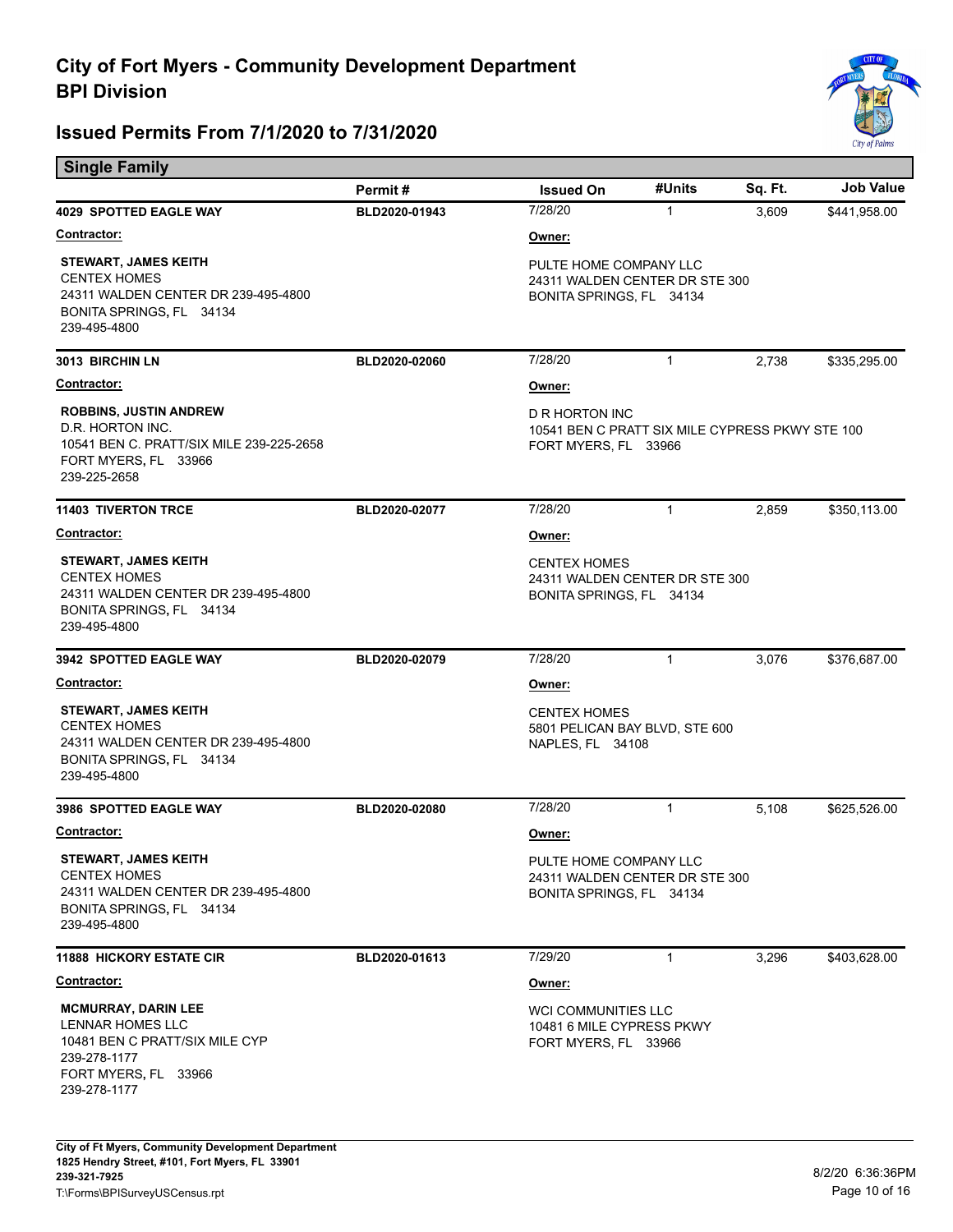Е



| <b>Single Family</b>                                                                                                                            |               |                                                                                 |              |         |                  |
|-------------------------------------------------------------------------------------------------------------------------------------------------|---------------|---------------------------------------------------------------------------------|--------------|---------|------------------|
|                                                                                                                                                 | Permit#       | <b>Issued On</b>                                                                | #Units       | Sq. Ft. | <b>Job Value</b> |
| <b>11892 HICKORY ESTATE CIR</b>                                                                                                                 | BLD2020-01614 | 7/29/20                                                                         | 1            | 3,296   | \$403,628.00     |
| <u>Contractor:</u>                                                                                                                              |               | <u>Owner:</u>                                                                   |              |         |                  |
| <b>MCMURRAY, DARIN LEE</b><br><b>LENNAR HOMES LLC</b><br>10481 BEN C PRATT/SIX MILE CYP<br>239-278-1177<br>FORT MYERS, FL 33966<br>239-278-1177 |               | <b>WCI COMMUNITIES LLC</b><br>10481 6 MILE CYPRESS PKWY<br>FORT MYERS, FL 33966 |              |         |                  |
| <b>11896 HICKORY ESTATE CIR</b>                                                                                                                 | BLD2020-01616 | 7/29/20                                                                         | $\mathbf{1}$ | 3,296   | \$403,628.00     |
| Contractor:                                                                                                                                     |               | <u>Owner:</u>                                                                   |              |         |                  |
| <b>MCMURRAY, DARIN LEE</b><br><b>LENNAR HOMES LLC</b><br>10481 BEN C PRATT/SIX MILE CYP<br>239-278-1177<br>FORT MYERS, FL 33966<br>239-278-1177 |               | <b>WCI COMMUNITIES LLC</b><br>10481 6 MILE CYPRESS PKWY<br>FORT MYERS, FL 33966 |              |         |                  |
| <b>11900 HICKORY ESTATE CIR</b>                                                                                                                 | BLD2020-01617 | 7/29/20                                                                         | $\mathbf{1}$ | 3,296   | \$403,628.00     |
| <b>Contractor:</b>                                                                                                                              |               | Owner:                                                                          |              |         |                  |
| <b>MCMURRAY, DARIN LEE</b><br>LENNAR HOMES LLC<br>10481 BEN C PRATT/SIX MILE CYP<br>239-278-1177<br>FORT MYERS, FL 33966<br>239-278-1177        |               | <b>WCI COMMUNITIES LLC</b><br>10481 6 MILE CYPRESS PKWY<br>FORT MYERS, FL 33966 |              |         |                  |
| <b>11904 HICKORY ESTATE CIR</b>                                                                                                                 | BLD2020-01618 | 7/29/20                                                                         | $\mathbf{1}$ | 3,296   | \$403,628.00     |
| <u>Contractor:</u>                                                                                                                              |               | <u>Owner:</u>                                                                   |              |         |                  |
| <b>MCMURRAY, DARIN LEE</b><br>LENNAR HOMES LLC<br>10481 BEN C PRATT/SIX MILE CYP<br>239-278-1177<br>FORT MYERS, FL 33966<br>239-278-1177        |               | <b>WCI COMMUNITIES LLC</b><br>10481 6 MILE CYPRESS PKWY<br>FORT MYERS, FL 33966 |              |         |                  |
| <b>11963 ARBOR TRACE DR</b>                                                                                                                     | BLD2020-01620 | 7/29/20                                                                         | $\mathbf{1}$ | 2,629   | \$321,947.00     |
| <b>Contractor:</b>                                                                                                                              |               | <u>Owner:</u>                                                                   |              |         |                  |
| <b>MCMURRAY, DARIN LEE</b><br><b>LENNAR HOMES LLC</b><br>10481 BEN C PRATT/SIX MILE CYP<br>239-278-1177<br>FORT MYERS, FL 33966<br>239-278-1177 |               | WCI COMMUNITIES LLC<br>10481 6 MILE CYPRESS PKWY<br>FORT MYERS, FL 33966        |              |         |                  |
| 11959 ARBOR TRACE DR                                                                                                                            | BLD2020-01621 | 7/29/20                                                                         | 1            | 2,629   | \$321,947.00     |
| Contractor:                                                                                                                                     |               | <u>Owner:</u>                                                                   |              |         |                  |
| <b>MCMURRAY, DARIN LEE</b><br>LENNAR HOMES LLC<br>10481 BEN C PRATT/SIX MILE CYP<br>239-278-1177<br>FORT MYERS, FL 33966<br>239-278-1177        |               | WCI COMMUNITIES LLC<br>10481 6 MILE CYPRESS PKWY<br>FORT MYERS, FL 33966        |              |         |                  |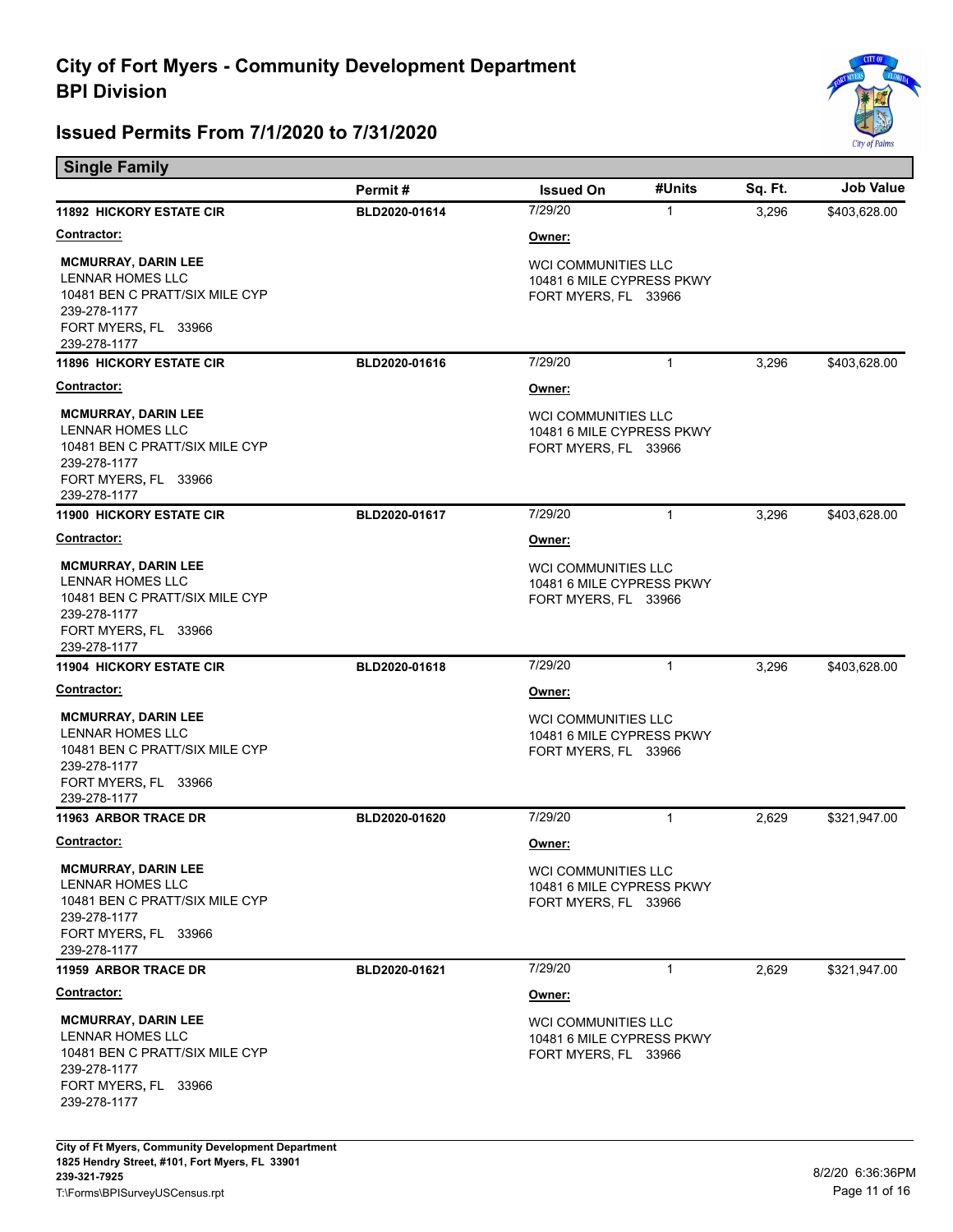

| <b>Single Family</b>                                                                                                                     |               |                                                                                          |              |         |                  |
|------------------------------------------------------------------------------------------------------------------------------------------|---------------|------------------------------------------------------------------------------------------|--------------|---------|------------------|
|                                                                                                                                          | Permit#       | <b>Issued On</b>                                                                         | #Units       | Sq. Ft. | <b>Job Value</b> |
| <b>4386 LEMONGRASS DR</b>                                                                                                                | BLD2020-01642 | 7/29/20                                                                                  | $\mathbf{1}$ | 2,578   | \$315,702.00     |
| <b>Contractor:</b>                                                                                                                       |               | Owner:                                                                                   |              |         |                  |
| <b>MCMURRAY, DARIN LEE</b><br>LENNAR HOMES LLC<br>10481 BEN C PRATT/SIX MILE CYP<br>239-278-1177<br>FORT MYERS, FL 33966<br>239-278-1177 |               | CALATLANTIC GROUP INC<br>10481 BEN C PRATT SIX MILE CYPRESS PKWY<br>FORT MYERS, FL 33966 |              |         |                  |
| <b>11987 ARBOR TRACE DR</b>                                                                                                              | BLD2020-01759 | 7/29/20                                                                                  | $\mathbf{1}$ | 2,629   | \$321,947.00     |
| <b>Contractor:</b>                                                                                                                       |               | Owner:                                                                                   |              |         |                  |
| <b>MCMURRAY, DARIN LEE</b><br>LENNAR HOMES LLC<br>10481 BEN C PRATT/SIX MILE CYP<br>239-278-1177<br>FORT MYERS, FL 33966<br>239-278-1177 |               | WCI COMMUNITIES LLC<br>10481 6 MILE CYPRESS PKWY<br>FORT MYERS, FL 33966                 |              |         |                  |
| <b>11983 ARBOR TRACE DR</b>                                                                                                              | BLD2020-01760 | 7/29/20                                                                                  | $\mathbf{1}$ | 2,924   | \$358,073.00     |
| <u>Contractor:</u>                                                                                                                       |               | Owner:                                                                                   |              |         |                  |
| <b>MCMURRAY, DARIN LEE</b><br>LENNAR HOMES LLC<br>10481 BEN C PRATT/SIX MILE CYP<br>239-278-1177<br>FORT MYERS, FL 33966<br>239-278-1177 |               | <b>WCI COMMUNITIES LLC</b><br>10481 6 MILE CYPRESS PKWY<br>FORT MYERS, FL 33966          |              |         |                  |
| <b>11979 ARBOR TRACE DR</b>                                                                                                              | BLD2020-01762 | 7/29/20                                                                                  | $\mathbf{1}$ | 2,629   | \$321,947.00     |
| <b>Contractor:</b>                                                                                                                       |               | Owner:                                                                                   |              |         |                  |
| <b>MCMURRAY, DARIN LEE</b><br>LENNAR HOMES LLC<br>10481 BEN C PRATT/SIX MILE CYP<br>239-278-1177<br>FORT MYERS, FL 33966<br>239-278-1177 |               | WCI COMMUNITIES LLC<br>10481 6 MILE CYPRESS PKWY<br>FORT MYERS, FL 33966                 |              |         |                  |
| <b>11975 ARBOR TRACE DR</b>                                                                                                              | BLD2020-01764 | 7/29/20                                                                                  | $\mathbf{1}$ | 2,578   | \$315,702.00     |
| Contractor:                                                                                                                              |               | Owner:                                                                                   |              |         |                  |
| <b>MCMURRAY, DARIN LEE</b><br>LENNAR HOMES LLC<br>10481 BEN C PRATT/SIX MILE CYP<br>239-278-1177<br>FORT MYERS, FL 33966<br>239-278-1177 |               | WCI COMMUNITIES LLC<br>10481 6 MILE CYPRESS PKWY<br>FORT MYERS, FL 33966                 |              |         |                  |
| <b>4387 LEMONGRASS DR</b>                                                                                                                | BLD2020-01997 | 7/29/20                                                                                  | $\mathbf{1}$ | 2,629   | \$321,947.00     |
| <b>Contractor:</b>                                                                                                                       |               | Owner:                                                                                   |              |         |                  |
| <b>MCMURRAY, DARIN LEE</b><br>LENNAR HOMES LLC<br>10481 BEN C PRATT/SIX MILE CYP<br>239-278-1177<br>FORT MYERS, FL 33966<br>239-278-1177 |               | CALATLANTIC GROUP INC<br>10481 BEN C PRATT SIX MILE CYPRESS PKWY<br>FORT MYERS, FL 33966 |              |         |                  |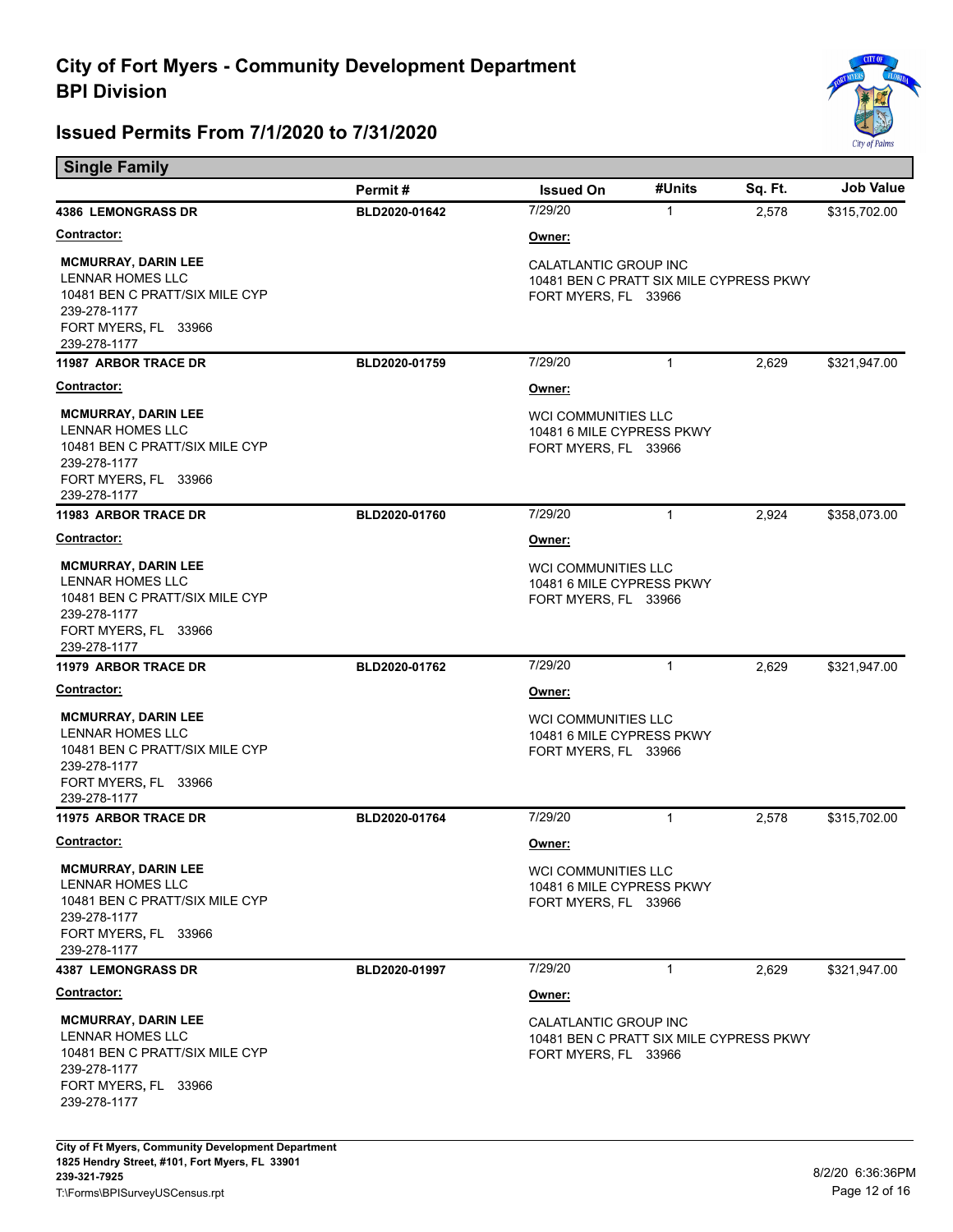

| <b>Single Family</b>                                                                                                                            |               |                                                                                                 |              |         |                  |
|-------------------------------------------------------------------------------------------------------------------------------------------------|---------------|-------------------------------------------------------------------------------------------------|--------------|---------|------------------|
|                                                                                                                                                 | Permit#       | <b>Issued On</b>                                                                                | #Units       | Sq. Ft. | <b>Job Value</b> |
| <b>4398 LEMONGRASS DR</b>                                                                                                                       | BLD2020-02171 | 7/29/20                                                                                         | 1            | 2,924   | \$358,073.00     |
| Contractor:                                                                                                                                     |               | Owner:                                                                                          |              |         |                  |
| <b>MCMURRAY, DARIN LEE</b><br>LENNAR HOMES LLC<br>10481 BEN C PRATT/SIX MILE CYP<br>239-278-1177<br>FORT MYERS, FL 33966<br>239-278-1177        |               | <b>CALATLANTIC GROUP INC</b><br>10481 BEN C PRATT SIX MILE CYPRESS PKWY<br>FORT MYERS, FL 33966 |              |         |                  |
| <b>4392 LEMONGRASS DR</b>                                                                                                                       | BLD2020-02172 | 7/29/20                                                                                         | $\mathbf{1}$ | 2,924   | \$358,073.00     |
| Contractor:                                                                                                                                     |               | Owner:                                                                                          |              |         |                  |
| <b>MCMURRAY, DARIN LEE</b><br><b>LENNAR HOMES LLC</b><br>10481 BEN C PRATT/SIX MILE CYP<br>239-278-1177<br>FORT MYERS, FL 33966<br>239-278-1177 |               | CALATLANTIC GROUP INC<br>10481 BEN C PRATT SIX MILE CYPRESS PKWY<br>FORT MYERS, FL 33966        |              |         |                  |
| <b>760 OLEANDER AVE</b>                                                                                                                         | BLD2020-01417 | 7/30/20                                                                                         | $\mathbf{1}$ | 2,054   | \$251,533.00     |
| Contractor:<br>$\,$                                                                                                                             |               | Owner:                                                                                          |              |         |                  |
|                                                                                                                                                 |               | ALPHONSO JAMES JR<br>959 POLK ST<br>FORT MYERS, FL 33916                                        |              |         |                  |
| 11423 BATTERSEA PL                                                                                                                              | BLD2020-01898 | 7/31/20                                                                                         | $\mathbf{1}$ | 3,655   | \$447,591.00     |
| Contractor:                                                                                                                                     |               | Owner:                                                                                          |              |         |                  |
| <b>STEWART, JAMES KEITH</b><br><b>CENTEX HOMES</b><br>24311 WALDEN CENTER DR 239-495-4800<br>BONITA SPRINGS, FL 34134                           |               | <b>CENTEX HOMES</b><br>24311 WALDEN CENTER DR STE 300<br>BONITA SPRINGS, FL 34134               |              |         |                  |

239-495-4800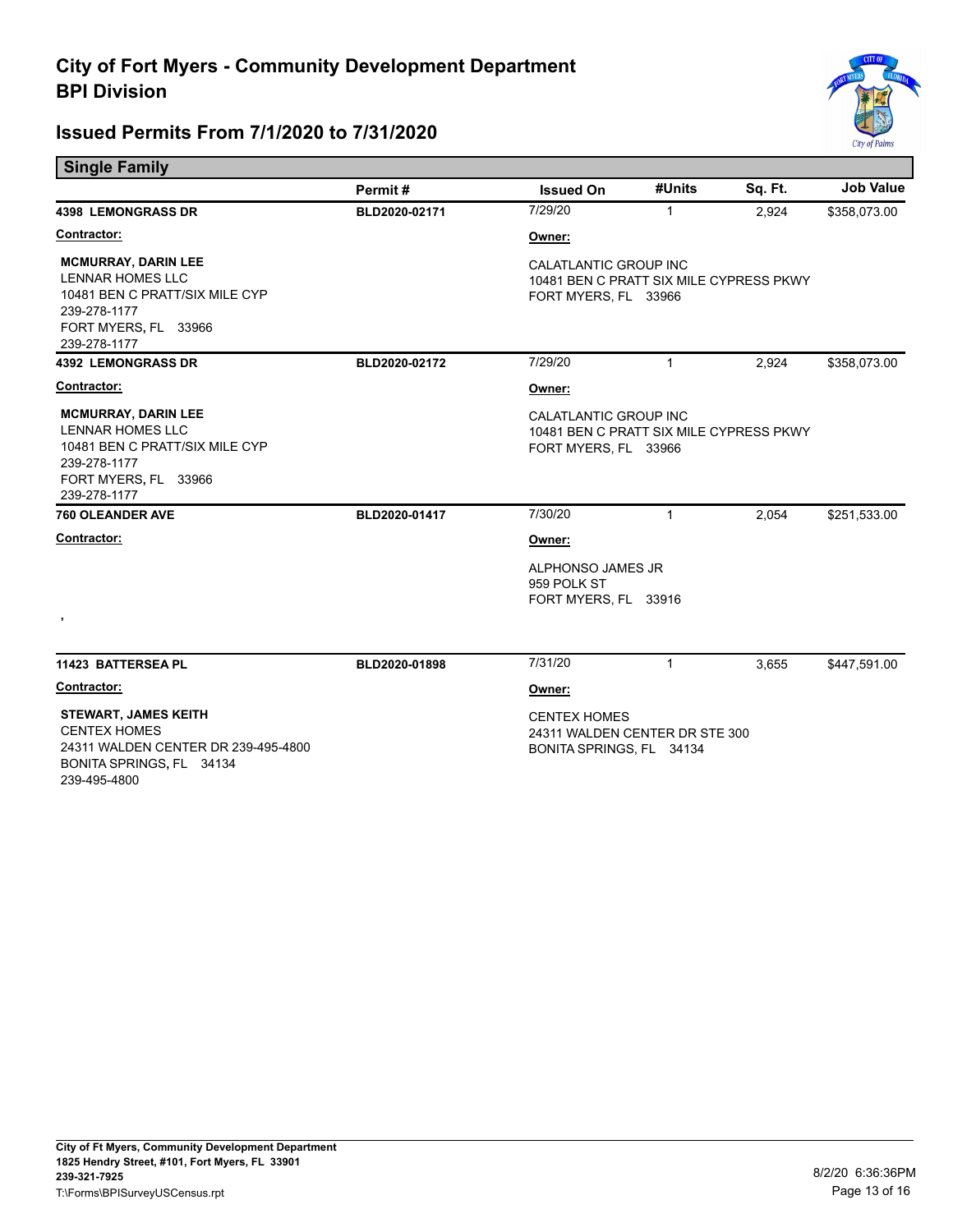

| <b>Single Family Attached</b>                                                                                                                   |               |                                                                                           |              |         |                  |  |
|-------------------------------------------------------------------------------------------------------------------------------------------------|---------------|-------------------------------------------------------------------------------------------|--------------|---------|------------------|--|
|                                                                                                                                                 | Permit#       | <b>Issued On</b>                                                                          | #Units       | Sq. Ft. | <b>Job Value</b> |  |
| 3045 ROYAL GARDENS AVE                                                                                                                          | BLD2020-01859 | 7/1/20                                                                                    | $\mathbf{1}$ | 2,121   | \$259,738.00     |  |
| <b>Contractor:</b>                                                                                                                              |               | Owner:                                                                                    |              |         |                  |  |
| <b>ROBBINS, JUSTIN ANDREW</b><br>D.R. HORTON INC.<br>3169 ROYAL GARDENS AVE 239-240-9510<br>FORT MYERS, FL 33916<br>239-240-9510                |               | D R HORTON INC<br>10541 BEN C PRATT SIX MILE CYPRESS PKWY STE 100<br>FORT MYERS, FL 33966 |              |         |                  |  |
| 4177 BLOOMFIELD ST                                                                                                                              | BLD2020-01862 | 7/1/20                                                                                    | $\mathbf{1}$ | 2,121   | \$259,738.00     |  |
| <b>Contractor:</b>                                                                                                                              |               | Owner:                                                                                    |              |         |                  |  |
| <b>ROBBINS, JUSTIN ANDREW</b><br>D.R. HORTON INC.<br>3169 ROYAL GARDENS AVE 239-240-9510<br>FORT MYERS, FL 33916<br>239-240-9510                |               | D R HORTON INC<br>10541 BEN C PRATT SIX MILE CYPRESS PKWY STE 100<br>FORT MYERS, FL 33966 |              |         |                  |  |
| 4173 BLOOMFIELD ST                                                                                                                              | BLD2020-01865 | 7/2/20                                                                                    | $\mathbf{1}$ | 2,121   | \$259,738.00     |  |
| <b>Contractor:</b>                                                                                                                              |               | Owner:                                                                                    |              |         |                  |  |
| <b>ROBBINS, JUSTIN ANDREW</b><br>D.R. HORTON INC.<br>3169 ROYAL GARDENS AVE 239-240-9510<br>FORT MYERS, FL 33916<br>239-240-9510                |               | D R HORTON INC<br>10541 BEN C PRATT SIX MILE CYPRESS PKWY STE 100<br>FORT MYERS, FL 33966 |              |         |                  |  |
| <b>4284 LEMONGRASS DR</b>                                                                                                                       | BLD2020-01703 | 7/9/20                                                                                    | 1            | 2,300   | \$281,658.00     |  |
| <b>Contractor:</b>                                                                                                                              |               | Owner:                                                                                    |              |         |                  |  |
| <b>MCMURRAY, DARIN LEE</b><br><b>LENNAR HOMES LLC</b><br>10481 BEN C PRATT/SIX MILE CYP<br>239-278-1177<br>FORT MYERS, FL 33966<br>239-278-1177 |               | CALATLANTIC GROUP INC<br>10481 BEN C PRATT SIX MILE CYPRESS PKWY<br>FORT MYERS, FL 33966  |              |         |                  |  |
| 4280 LEMONGRASS DR                                                                                                                              | BLD2020-01705 | 7/9/20                                                                                    | $\mathbf{1}$ | 2,342   | \$286,801.00     |  |
| <b>Contractor:</b>                                                                                                                              |               | Owner:                                                                                    |              |         |                  |  |
| <b>MCMURRAY, DARIN LEE</b><br><b>LENNAR HOMES LLC</b><br>10481 BEN C PRATT/SIX MILE CYP<br>239-278-1177<br>FORT MYERS, FL 33966<br>239-278-1177 |               | CALATLANTIC GROUP INC<br>10481 BEN C PRATT SIX MILE CYPRESS PKWY<br>FORT MYERS, FL 33966  |              |         |                  |  |
| 12111 LAKEWOOD PRESERVE PL                                                                                                                      | BLD2020-00286 | 7/15/20                                                                                   | $\mathbf{1}$ | 2,781   | \$337,168.00     |  |
| Contractor:                                                                                                                                     |               | Owner:                                                                                    |              |         |                  |  |
| SMITH, GLEN HENDRIX<br><b>G.L. BUILDING CORPORATION</b><br>1600 SAWGRASS CORPORATE PKWY<br>239-208-8326<br>SUNRISE, FL 33323                    |               | LEE COUNTY HOMES<br>STE 400 1600 SAWGRASS CORPORATE PKWY<br><b>SUNRISE, FL 33323</b>      |              |         |                  |  |
| 239-208-8326                                                                                                                                    |               |                                                                                           |              |         |                  |  |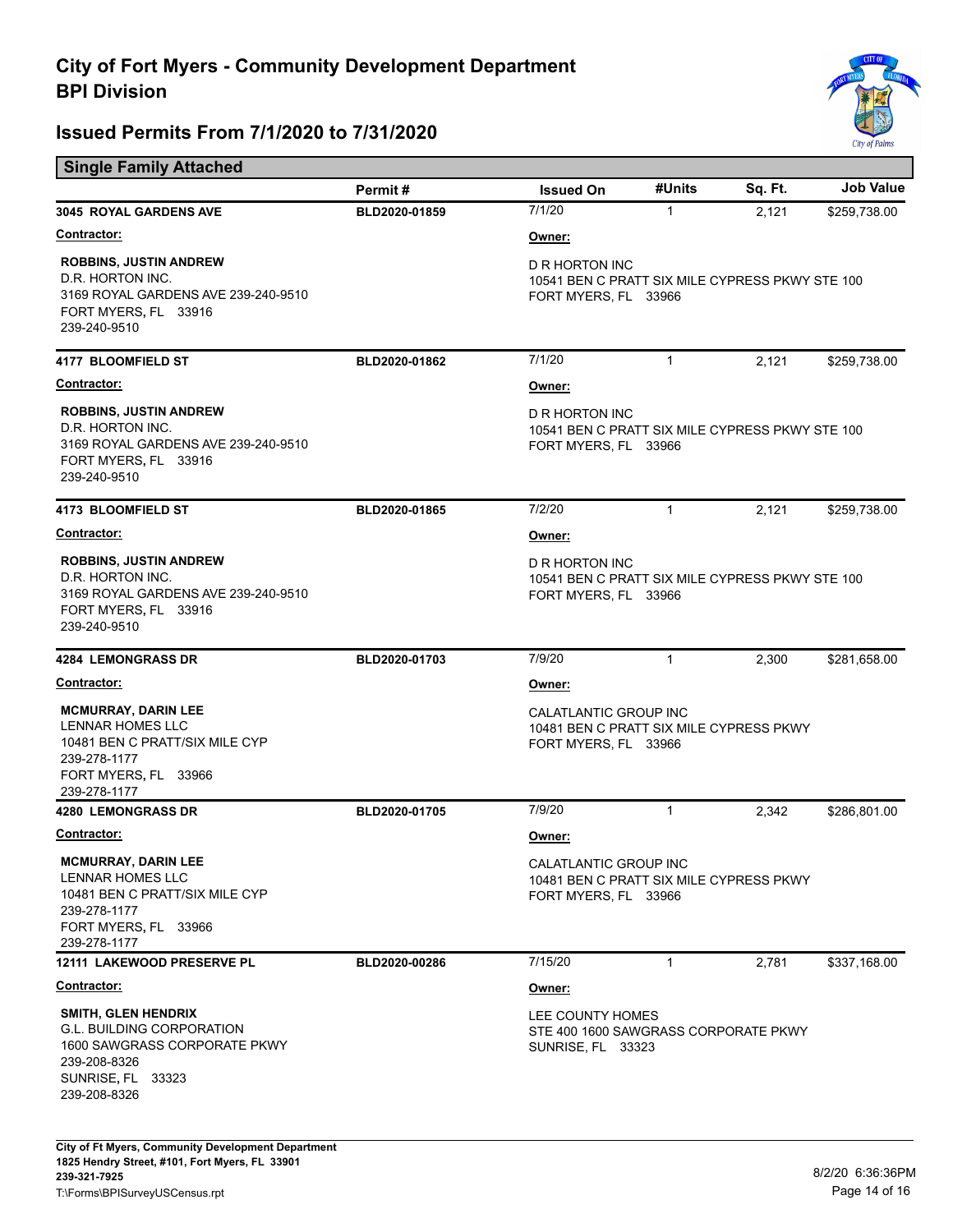

| <b>Single Family Attached</b>                                                                                                                       |               |                                                                                           |              |         |                  |
|-----------------------------------------------------------------------------------------------------------------------------------------------------|---------------|-------------------------------------------------------------------------------------------|--------------|---------|------------------|
|                                                                                                                                                     | Permit#       | <b>Issued On</b>                                                                          | #Units       | Sq. Ft. | <b>Job Value</b> |
| 12117 LAKEWOOD PRESERVE PL                                                                                                                          | BLD2020-00288 | 7/15/20                                                                                   | $\mathbf{1}$ | 2,354   | \$285,399.00     |
| <b>Contractor:</b>                                                                                                                                  |               | Owner:                                                                                    |              |         |                  |
| <b>SMITH, GLEN HENDRIX</b><br><b>G.L. BUILDING CORPORATION</b><br>1600 SAWGRASS CORPORATE PKWY<br>239-208-8326<br>SUNRISE, FL 33323<br>239-208-8326 |               | LEE COUNTY HOMES<br>STE 400 1600 SAWGRASS CORPORATE PKWY<br><b>SUNRISE, FL 33323</b>      |              |         |                  |
| 3033 ROYAL GARDENS AVE                                                                                                                              | BLD2020-02043 | 7/21/20                                                                                   | $\mathbf{1}$ | 2,121   | \$259,738.00     |
| <b>Contractor:</b>                                                                                                                                  |               | Owner:                                                                                    |              |         |                  |
| <b>ROBBINS, JUSTIN ANDREW</b><br>D.R. HORTON INC.<br>10541 BEN C. PRATT/SIX MILE 239-225-2658<br>FORT MYERS, FL 33966<br>239-225-2658               |               | D R HORTON INC<br>10541 BEN C PRATT SIX MILE CYPRESS PKWY STE 100<br>FORT MYERS, FL 33966 |              |         |                  |
| <b>3037 ROYAL GARDENS AVE</b>                                                                                                                       | BLD2020-02044 | 7/23/20                                                                                   | $\mathbf{1}$ | 2,121   | \$259,738.00     |
| <b>Contractor:</b>                                                                                                                                  |               | Owner:                                                                                    |              |         |                  |
| <b>ROBBINS, JUSTIN ANDREW</b><br>D.R. HORTON INC.<br>10541 BEN C. PRATT/SIX MILE 239-225-2658<br>FORT MYERS, FL 33966<br>239-225-2658               |               | D R HORTON INC<br>10541 BEN C PRATT SIX MILE CYPRESS PKWY STE 100<br>FORT MYERS, FL 33966 |              |         |                  |
| 12034 LAKEWOOD PRESERVE PL                                                                                                                          | BLD2020-01576 | 7/27/20                                                                                   | $\mathbf{1}$ | 2,354   | \$288,271.00     |
| <b>Contractor:</b>                                                                                                                                  |               | Owner:                                                                                    |              |         |                  |
| <b>SMITH, GLEN HENDRIX</b><br><b>G.L. BUILDING CORPORATION</b><br>1600 SAWGRASS CORPORATE PKWY<br>239-208-8326<br>SUNRISE, FL 33323<br>239-208-8326 |               | LEE COUNTY HOMES<br>STE 400 1600 SAWGRASS CORPORATE PKWY<br><b>SUNRISE, FL 33323</b>      |              |         |                  |
| 12028 LAKEWOOD PRESERVE PL                                                                                                                          | BLD2020-01574 | 7/28/20                                                                                   | 1            | 2,130   | \$260,840.00     |
| <b>Contractor:</b>                                                                                                                                  |               | Owner:                                                                                    |              |         |                  |
| SMITH, GLEN HENDRIX<br><b>G.L. BUILDING CORPORATION</b><br>1600 SAWGRASS CORPORATE PKWY<br>239-208-8326<br>SUNRISE, FL 33323<br>239-208-8326        |               | LEE COUNTY HOMES<br>STE 400 1600 SAWGRASS CORPORATE PKWY<br><b>SUNRISE, FL 33323</b>      |              |         |                  |
| <b>4283 LEMONGRASS DR</b>                                                                                                                           | BLD2020-01999 | 7/29/20                                                                                   | 1            | 2,181   | \$267,085.00     |
| <b>Contractor:</b>                                                                                                                                  |               | Owner:                                                                                    |              |         |                  |
| <b>MCMURRAY, DARIN LEE</b><br><b>LENNAR HOMES LLC</b><br>10481 BEN C PRATT/SIX MILE CYP<br>239-278-1177<br>FORT MYERS, FL 33966<br>239-278-1177     |               | CALATLANTIC GROUP INC<br>10481 BEN C PRATT SIX MILE CYPRESS PKWY<br>FORT MYERS, FL 33966  |              |         |                  |